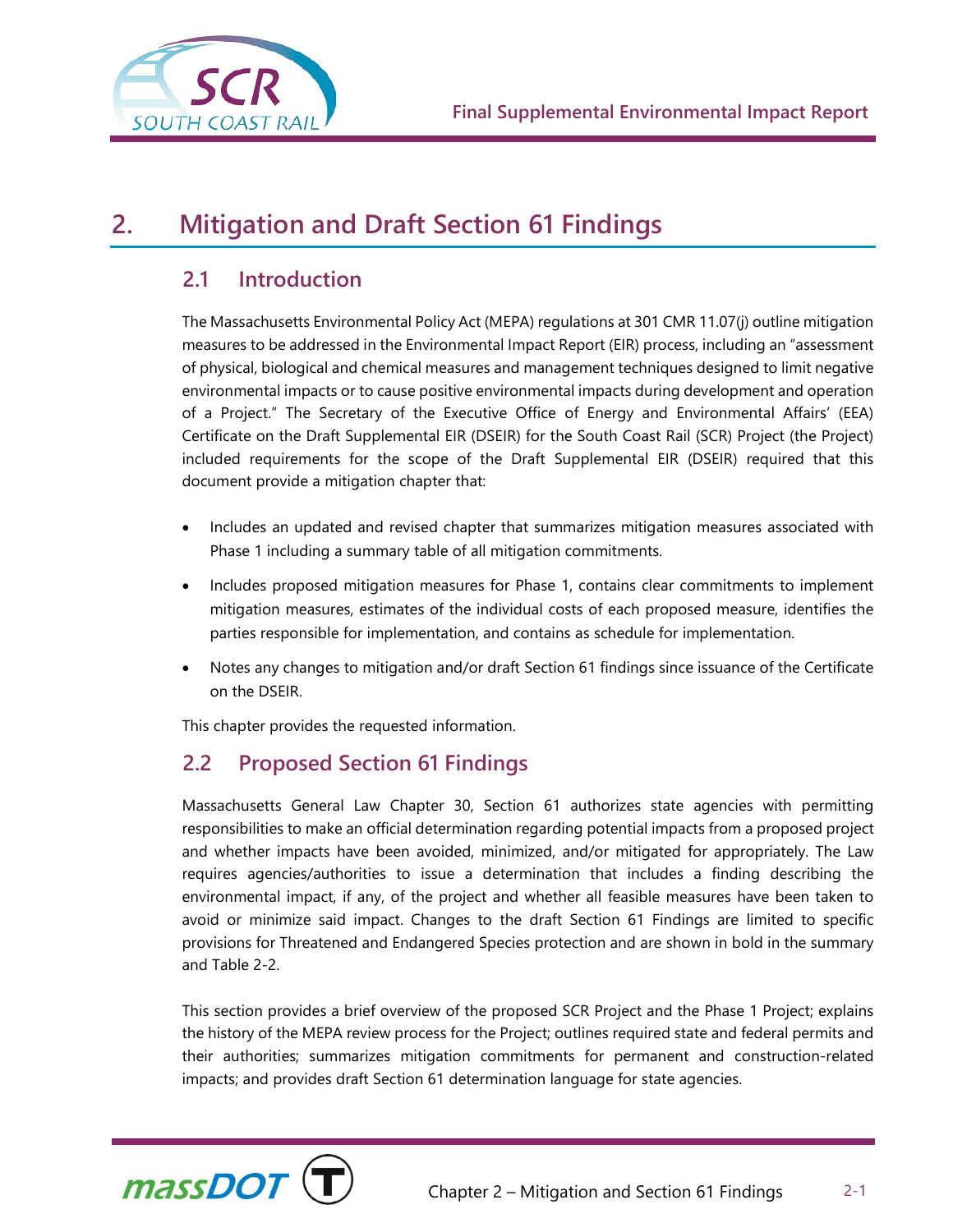

# **2.2.1 Project Description**

The Commonwealth of Massachusetts is committed to moving forward with the SCR Project and to doing so in a manner that provides long-awaited commuter rail service for the South Coast region as soon as possible. For this reason, MassDOT is proceeding with permitting and early actions on the Stoughton Straight Electric Alternative already reviewed under MEPA while also proposing to adopt a phased approach that will provide service years before revenue service is possible at Full Build. MassDOT has advanced the option of an interim service extending to both New Bedford and Fall River using the existing Middleborough Main Line, while work simultaneously proceeds to design, permit and fund the Full Build Project. Phase 1 (the Phase 1 Project) will provide service from New Bedford, Fall River and Taunton to Boston using the existing Middleborough Secondary Line and the existing Middleborough Main Line.

The majority of the Phase 1 corridor will consist of the Southern Triangle, which has already been reviewed as part of the FEIS/FEIR. The Southern Triangle extends from Cotley Junction in Taunton to Fall River (using the Fall River Secondary Line) and to New Bedford (using the New Bedford Main Line). The Southern Triangle is an existing active freight rail corridor, and the Project will improve the track infrastructure and add stations and overnight layover facilities for commuter rail service. The new element to be included in the Phase 1 Service is the use of the Middleborough Secondary to connect to the Middleborough Main Line.

The DSEIR analyzed new elements being proposed as part of Phase 1 (new Phase 1 elements), which include:

- Improvements to track infrastructure on the Middleborough Secondary, an active freight line;
- A new station at Pilgrim Junction in Middleborough;
- A new station in East Taunton south of Cotley Junction; and
- Modifications to previously studied stations at Freetown and Fall River.

### **2.2.2 History of MEPA Review**

The SCR Project has been extensively studied in different configurations for over 25 years. In 2002, a FEIR, prepared by the Massachusetts Bay Transportation Authority (MBTA), concluded that the Stoughton Alternative was the most practicable and feasible of the alternatives and identified it as the preferred route. On August 30, 2002, the MEPA Secretary of Environmental Affairs (now the Secretary of Energy and Environmental Affairs) issued a Final Certificate (Executive Office of Environmental Affairs [EOEA] File # 10509) stating that the FEIS/FEIR adequately and properly complied with MEPA and its implementing regulations. The Certificate authorized MassDOT to proceed with planning for the SCR Project as an extension of the existing Stoughton Line. However, further planning was delayed until April 2007, when the Commonwealth of Massachusetts released *South Coast Rail: A Plan for* 

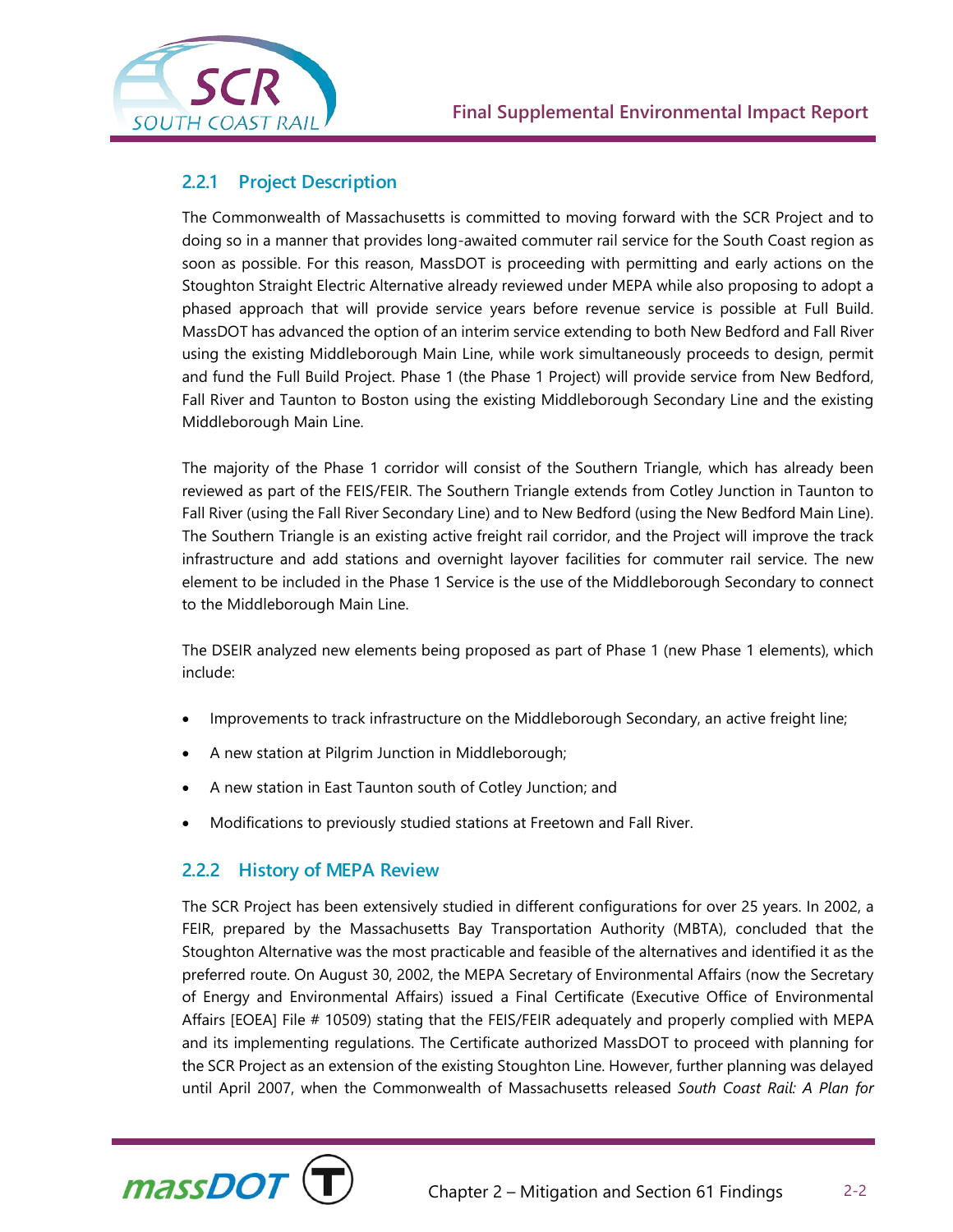

*Action*, and the Project became a priority transportation initiative for the Commonwealth under the Patrick Administration.

For the Project to proceed to construction it will be necessary for MassDOT to obtain a permit for the discharge of dredged or fill material in waters of the United States under Section 404 of the Clean Water Act from the U.S. Army Corps of Engineers (USACE). This requires the USACE to conduct a federal environmental review in accordance with the National Environmental Policy Act (NEPA). The USACE and MEPA agreed to coordinate the environmental review for the Project. As the lead federal agency for the environmental review pursuant to NEPA, the USACE prepared a federal Environmental Impact Statement (EIS), which MassDOT reviewed and adopted as its state-required EIR.

The coordinated environmental review process began with a joint federal/state scoping process. Key milestones included:

- MassDOT, as the lead state agency, submitted an Environmental Notification Form (ENF) to EEA on November 15, 2008 for public review under MEPA, concurrent with the USACE's public scoping process under NEPA.
- The Secretary of EEA reviewed the Project (EEA No. 14346) and issued a Certificate on the ENF, with a Scope for the Draft EIR (DEIR), on April 3, 2009.
- A combined DEIS/DEIR was filed with the MEPA Office on March 15, 2011, and the Secretary issued a Certificate on the DEIR, with a Scope for the FEIS/FEIR, on June 29, 2011.
- The FEIS/FEIR was released in September 2013. The Secretary issued a Final Certificate in November 2013, indicating that the FEIR adequately and properly complied with MEPA and its implementing regulations and that the Project could proceed to permitting, thus completing the MEPA process.

To date, the USACE has not issued the Record of Decision needed to complete the NEPA process for the Full Build. USACE will be conducting additional NEPA review of Phase 1 as part of its Section 404 process.

Since the 2013 FEIS/FEIR, MassDOT has advanced the design of the Project, and determined that the timeline for implementing service was significantly longer than originally anticipated and, in fact, extended out several years beyond the previously produced schedule. MassDOT also determined that the cost of the Project was substantially greater than previously anticipated. MassDOT believes that service to the South Coast communities is critical, and such a delay (anticipated to be constructed no sooner than 2030) is not ideal. Therefore, MassDOT has adopted a phased approach to the Project. In accordance with 310 CMR 11.00, MassDOT filed a NPC on March 15, 2017 describing the phased approach to Project implementation. A Certificate was issued on May 26, 2017, with a scope for a DSEIR limited to an analysis of the proposed changes associated with Phase 1 of the Project. According to the Certificate, upon review of the DSEIR, the Secretary may determine that no substantive issues remain to be addressed and that the document shall be reviewed as a FSEIR, or that the Proponent

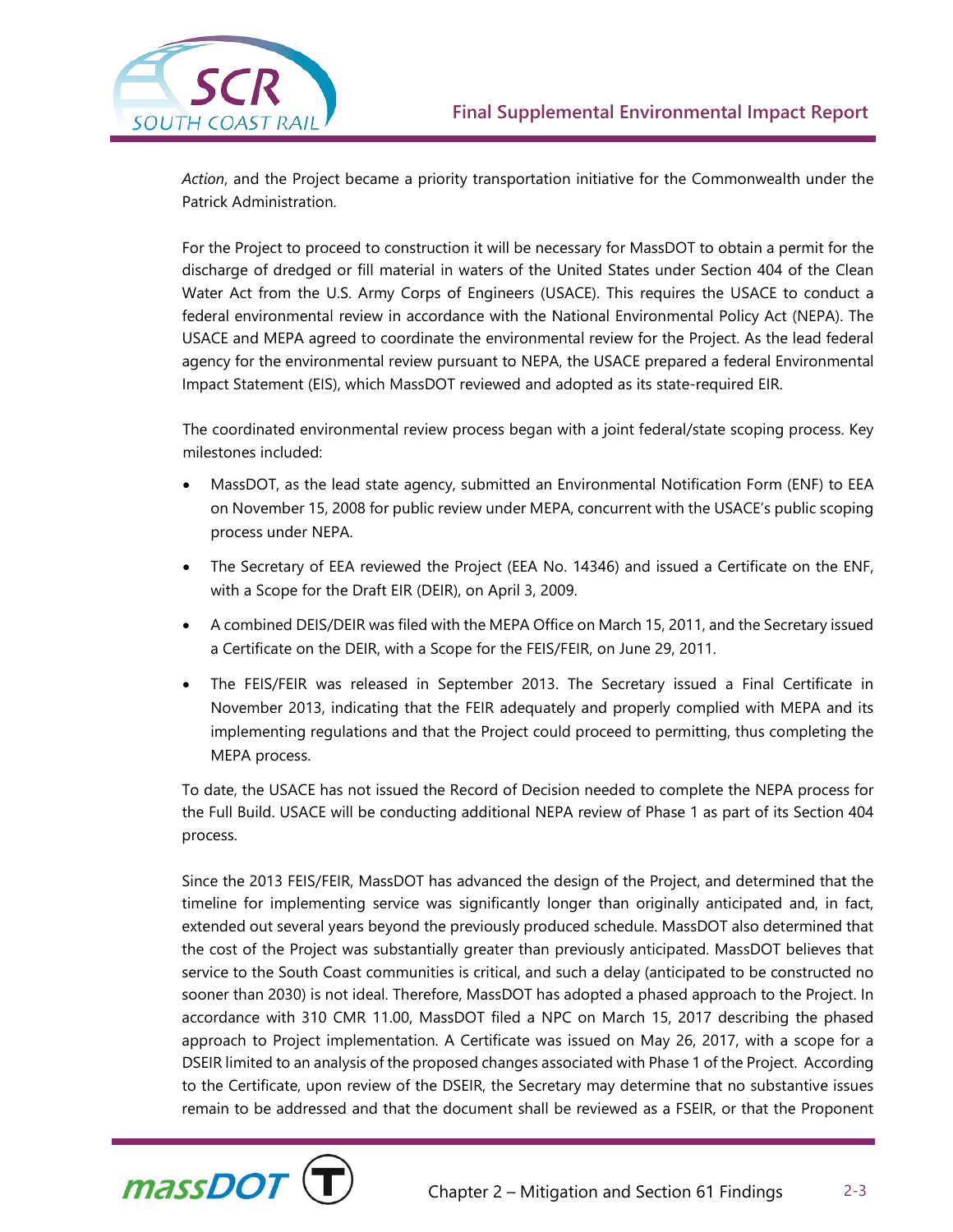

must file a Response to Comments on the DSEIR and Proposed Section 61 Findings, which shall be reviewed as the FSEIR.

On March 30, 2018 the Secretary issued a certificate in the DSEIR indicating that the document adequately and properly complies with MEPA and its implementing regulations and that MassDOT must provide a Responses to Comments on the DSEIR and provide updated draft Section 61 Findings.

# **2.2.3 Related Permits and Approvals**

The FEIS/FEIR provided a detailed discussion of permits required to construct the Project. Phase 1 will require the agency permits and approvals listed in **Table 2-1.** Permits for the remainder of the SCR Project (Full Build) will be deferred.

| <b>Permit</b>                                      | Phase 1                | <b>Full Build (Post Phase 1)</b> |
|----------------------------------------------------|------------------------|----------------------------------|
| <b>Wetland Protection Act Orders of Conditions</b> | Middleborough          | Canton                           |
|                                                    | Lakeville              | Stoughton                        |
|                                                    | Raynham                | Easton                           |
|                                                    | Taunton                | Raynham                          |
|                                                    | Berkley                | Taunton                          |
|                                                    | Freetown               | <b>Berkley</b>                   |
|                                                    | <b>Fall River</b>      | Lakeville                        |
|                                                    | New Bedford            | Freetown                         |
|                                                    |                        | <b>Fall River</b>                |
|                                                    |                        | New Bedford                      |
| Section 401 Water Quality Certification            | Individual WQC         | Required                         |
|                                                    | required for State of  |                                  |
|                                                    | Good Repair Project    |                                  |
|                                                    | Individual WQC for     |                                  |
|                                                    | Phase 1 Infrastructure |                                  |
| Section 404 Clean Water Act                        | Required               | Required                         |
| Chapter 91 Licenses                                | Required (Weaver's     | Required                         |
|                                                    | Cove Layover only)     |                                  |
| Massachusetts Coastal Zone Management              | No additional          | No additional consistency        |
| Consistency Determination                          | consistency            | determination                    |
|                                                    | determination          |                                  |
| Conservation and Management Permit                 | Required               | Required                         |

**Table 2-1 State and Federal Permits and Clearances**

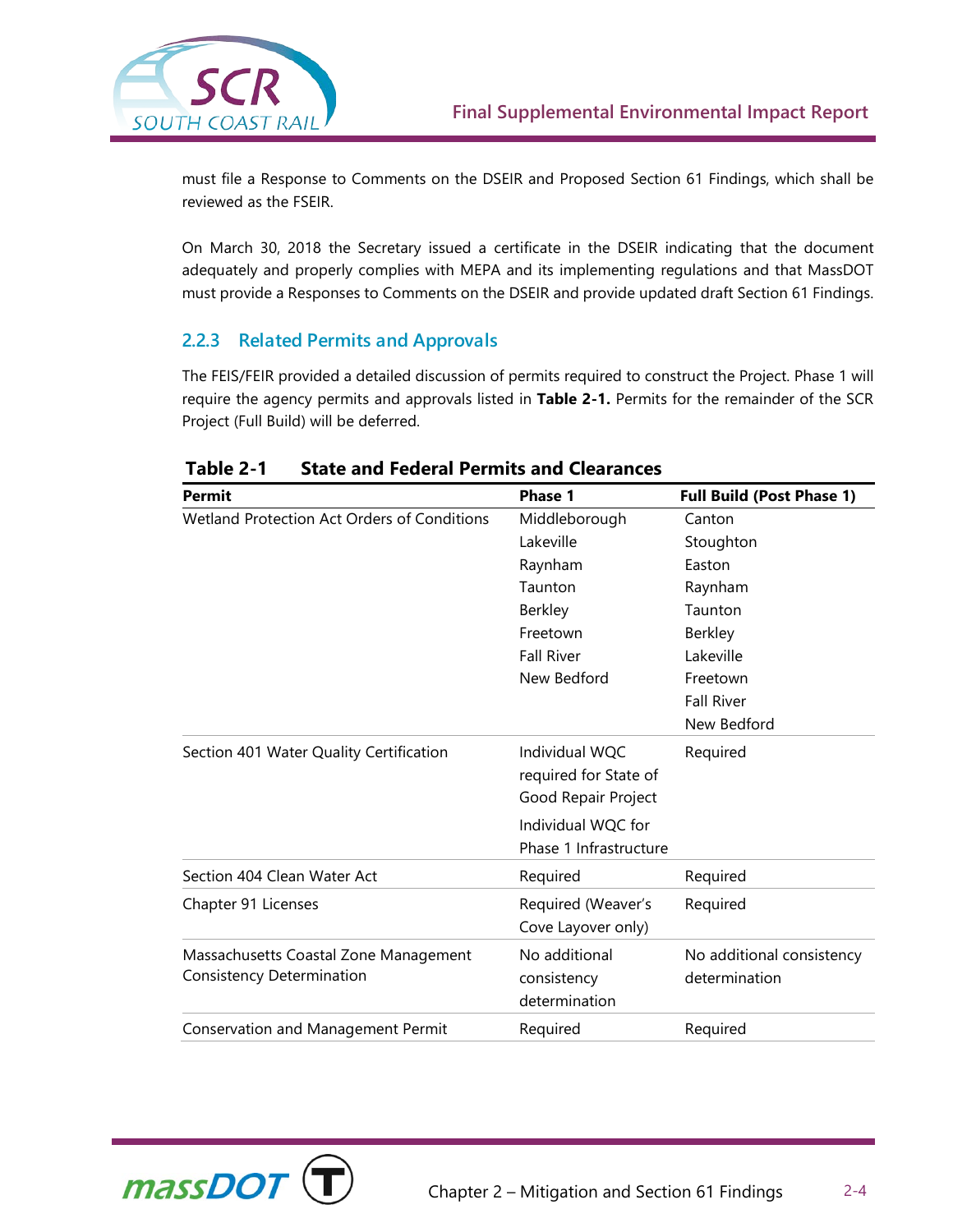

| <b>Permit</b>         | <b>Phase 1</b>                                                                        | <b>Full Build (Post Phase 1)</b>         |
|-----------------------|---------------------------------------------------------------------------------------|------------------------------------------|
| <b>MEPA Clearance</b> | Required for new<br>Phase 1 elements<br>(Middleborough<br>Secondary, new<br>stations) | Issued in 2013                           |
| <b>NEPA Clearance</b> | Required for USACE<br>Section 404 Permit                                              | Required for USACE<br>Section 404 Permit |

#### **Table 2-1 State and Federal Permits and Clearances**

The on-going MassDOT State of Good Repair program will require Water Quality Certification, a Section 404 Permit (anticipated under the Massachusetts General Permit), and a "no-take" determination under the Massachusetts Endangered Species Act. These permits are being undertaken as part of the SGR program and schedule.

# **2.2.4 Draft Section 61 Findings**

Proposed Section 61 Findings for the Project have been prepared by MassDOT to comply with the requirements of Massachusetts General Laws, Chapter 30, Section 61, and MEPA regulations at 301 CMR 11.07(6)(k), which require state agencies and authorities to review, evaluate, and determine the impacts on the natural environment of all projects or activities requiring permits issued by the state. State agencies are also asked to issue findings describing environmental impacts and to certify that all feasible measures have been taken by MassDOT to avoid or minimize these impacts. Revised Section 61 Findings will be required from agencies with responsibilities for issuing the following permits for work associated with Phase 1 as described in this DSEIR and the FEIS/FEIR, and from MassDOT for funding for construction. These permits include:

- Wetlands Protection Act Orders of Conditions (if a Superseding Order is required);
- Chapter 91 License (Weaver's Cove Layover Facility); and
- Massachusetts Endangered Species Act Conservation and Management Permit.
- 401 Water Quality Certification

The italicized text in the following paragraphs is a proposed Section 61 Finding by MassDOT that extends to cover all potential impacts of the Project.

*Project Name: South Coast Rail Phase 1 Project Location: Fall River/New Bedford to Boston Project Proponent: Massachusetts Department of Transportation EOEA Number: 14346*

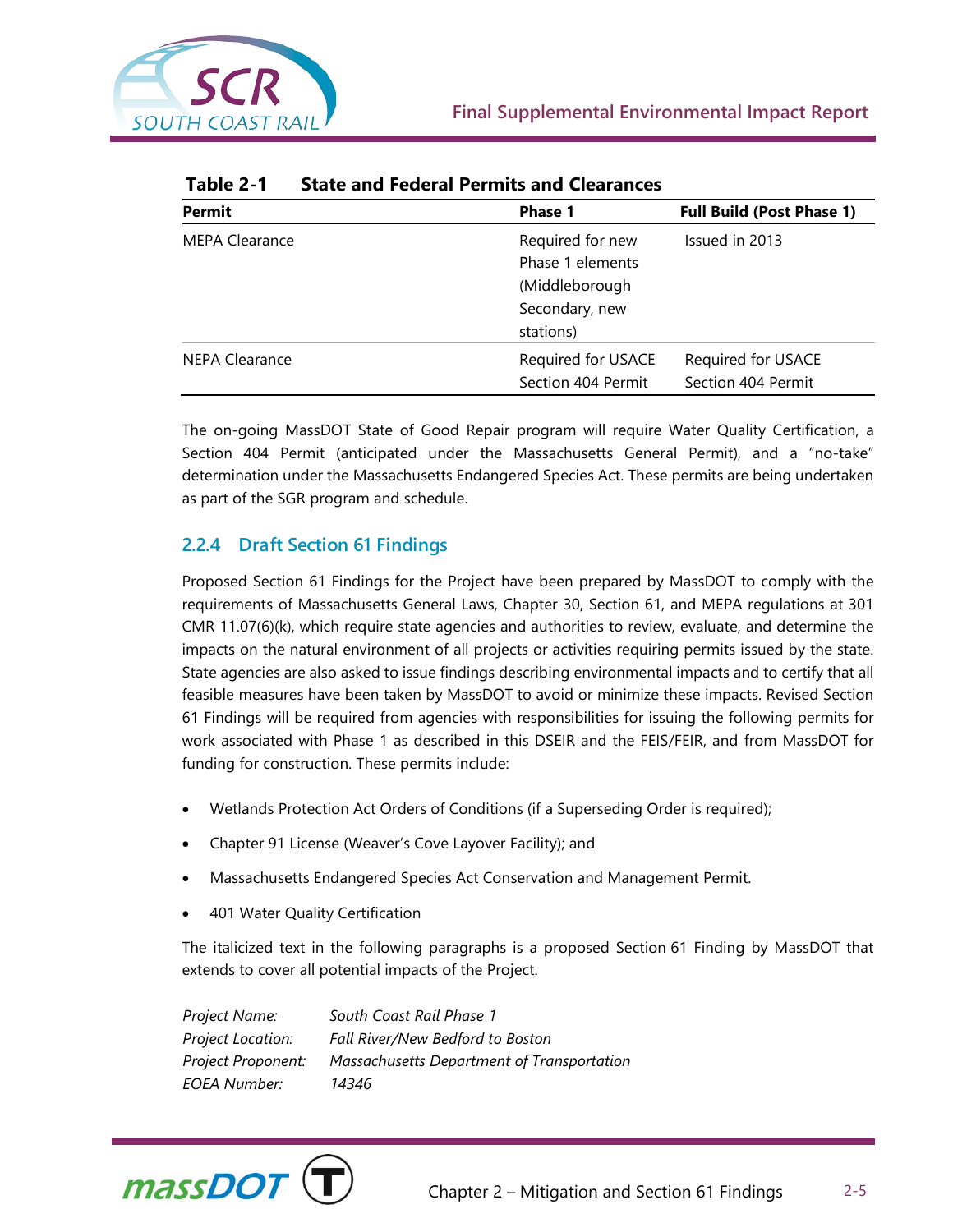

*The potential environmental impacts of the project have been characterized and quantified in the DSEIR, which is incorporated by reference into this Section 61 Finding. Throughout the planning and environmental review process, MassDOT has been working to develop measures to mitigate significant impacts of the proposed project. With the mitigation proposed and carried out in cooperation with state agencies, [Agency] finds that there are no significant unmitigated impacts.*

*MassDOT has prepared a table of Proposed Mitigation Commitments (Table 2-2 of the FSEIR) that specifies, for both temporary and permanent impacts, the mitigation that MassDOT will provide.*

*Therefore, [Agency] having reviewed the MEPA filings for the South Coast Rail Project, including the mitigation measures summarized in Chapter 2 of the FSEIR finds pursuant to M.G.L. C. 30, §61, that, with the implementation of these mitigation measures, all practicable and feasible means and measures will have been taken to avoid or minimize potential damage from the project to the environment. In making this finding, [Agency] has considered reasonably foreseeable climate change impacts, including additional greenhouse gas emissions, and effects, such as predicted sea level rise.*

# **2.3 Avoidance and Minimization**

As described throughout the DSEIR, measures have been identified to avoid and minimize impacts, while meeting the transportation purpose and need of the Project.

Each element of Phase 1 has been designed by MassDOT to avoid impacts to environmental and social resources. Each element was developed to maximize the use of existing transportation infrastructure corridors, thereby avoiding or minimizing impacts to undeveloped lands and natural resources. The Project used an iterative process of identifying sites for potential stations that sought to avoid impacts to wetlands, threatened and endangered species habitat, water resources, Areas of Critical Environmental Concern and open space, as well as to residential areas and businesses. Single track, with passing sidings as needed, will be employed to reduce wetland impacts. Stations have been designed to minimize traffic impacts, and to minimize land acquisitions.

MassDOT anticipates that additional measures to minimize unavoidable impacts will be undertaken during the preliminary and final design stages through (among other elements) the refined grading design of tracks and roadways, station layout, and the design of bridges and culverts.

# **2.4 Updated Summary of Mitigation Commitments**

The following sections provide an overview of the conceptual mitigation measures that will mature into more specific, implementation-oriented mitigation measures during final design and permitting. The mitigation measures that MassDOT and MBTA have committed to related to the content of this FSEIR are listed in Table 2-2. The mitigation requirements of the Secretary's Certificate on the 2011 DEIR that apply to previously-studied aspects of the Project were provided in the 2013 FEIS/FEIR and are summarized in Table 2-2.

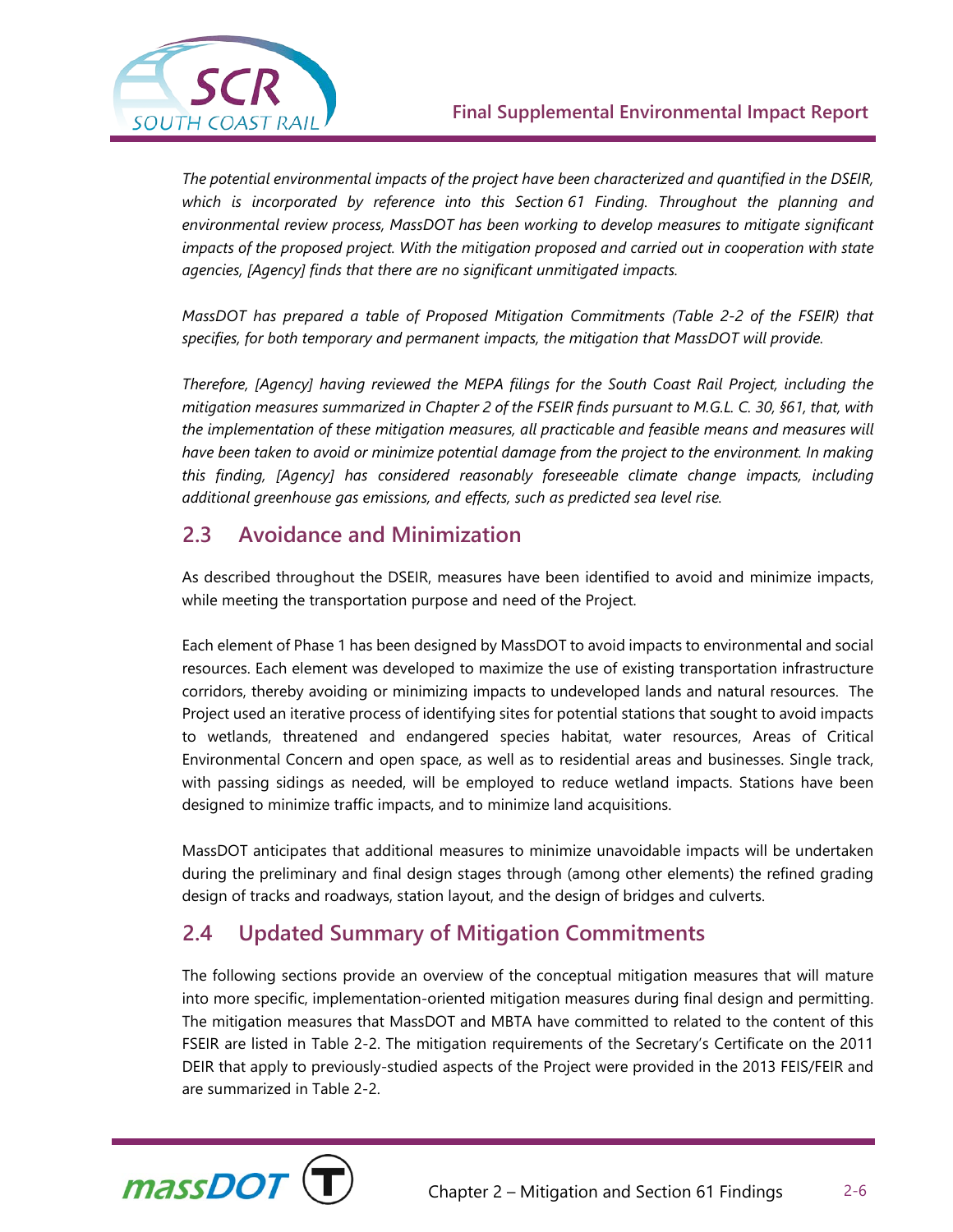

### **2.4.1 Land Alteration**

The Project has been designed to eliminate, minimize and/or mitigate potential impacts of land alteration to the extent practicable by:

- Selecting locations for new Project elements that are on previously developed lands and lands that are adjacent or proximate to the existing freight line;
- Designing the stations to comply with the Massachusetts Stormwater Standards; and
- Implementing erosion and sedimentation controls during construction.

## **2.4.2 Environmental Justice**

No mitigation for environmental justice communities is required for Phase 1 because there are no disproportionate adverse impacts to environmental justice communities. Phased service will benefit all environmental justice communities previously identified and evaluated in the FEIS/FEIR because it provides passenger rail service to the South Coast earlier than the Full Build South Coast Rail Project.

# **2.4.3 Traffic and Transportation**

Intersection and roadway operations at each of the municipalities impacted by Phase 1 will be mitigated as follows:

#### Middleborough

- Complete a road safety audit (RSA) at the intersection of Route 105/Route 28 and implement recommended improvements;
- Modify traffic signal timing/phasing at Route 105/Route 28, including providing adequate pedestrian crossing times;
- Modify traffic signal timing/phasing at Route 105/I-495 northbound. Provide new crosswalk across Route 105;
- Install high-visibility materials, advanced signage, and flashing beacon warning devices at the existing unsignalized crosswalks across Route 28 at West Street and at Elm Street; and
- Modify the traffic signal timing at Route 105/Route 79/Commercial Street.

#### **Taunton**

- Install new traffic signal at Route 140/Industrial Drive;
- Install pre-signals at the Route 140 grade crossing;
- Restripe Route 140 southbound between Industrial Drive and Route 24 southbound; and

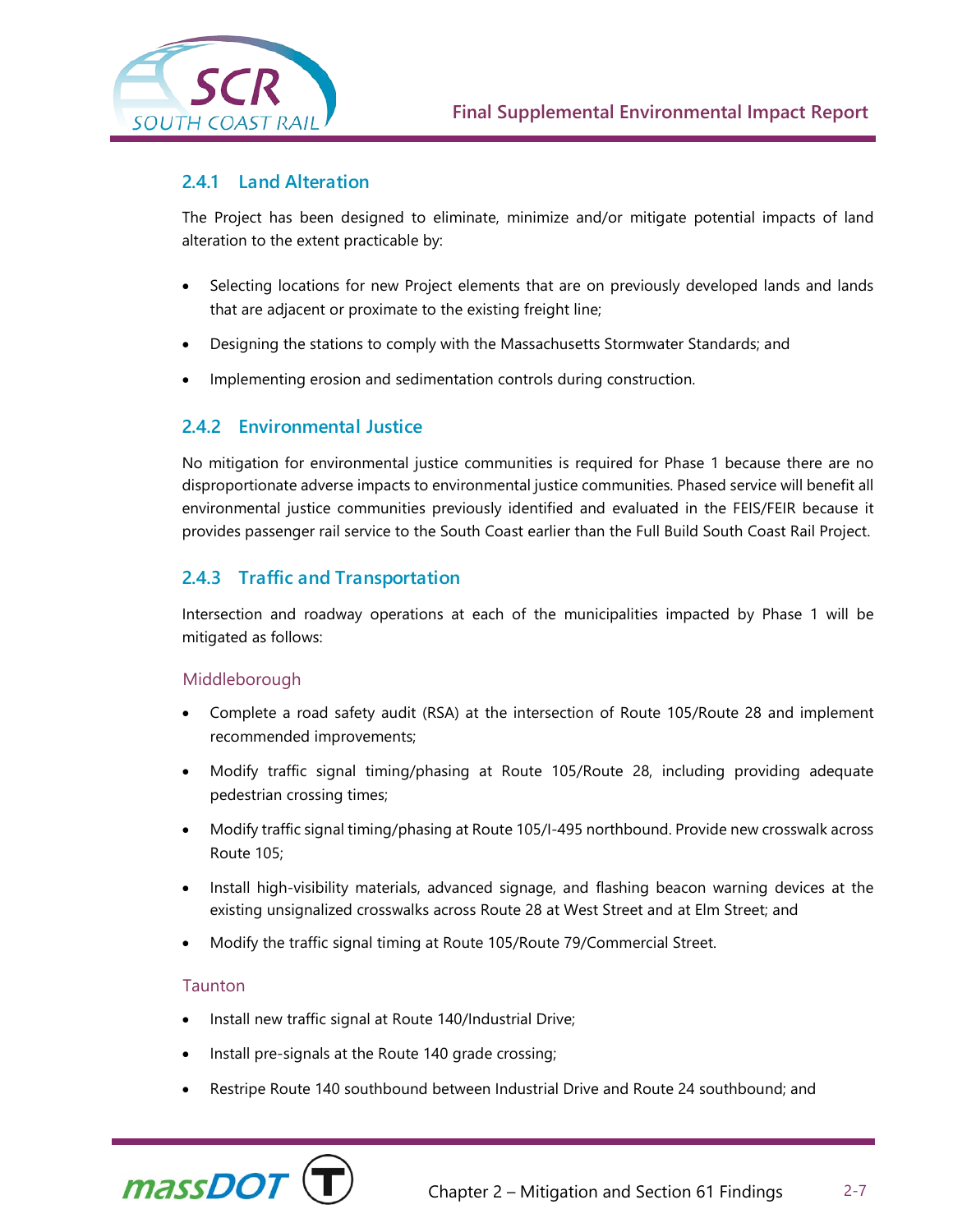

• Modify traffic signal timings/phasing at Route 140 with Mozzone Boulevard and with Route 24 southbound ramps to provide preemption phasing during gate closure.

#### Freetown

- Install advanced warning signage along South Main Street and at Freetown Station driveway; and
- Install dynamic messages signing along approach where sight distance is deficient.

#### Fall River

- Widen North Main Street on both approaches to President Avenue;
- Update traffic signal timing/phasing at North Main Street/President Avenue and increase pedestrian crossing time; and
- Increase the pedestrian crossing time at North Davol Street/President Avenue.

#### Construction Period Impacts

Each municipality is expected to experience limited traffic impacts associated with construction of stations and parking. Temporary construction impacts include construction related traffic and potentially minor traffic disruptions during the construction or upgrading of station driveways. These impacts are expected to terminate when construction is complete. The Project will work with the agency or municipality that has jurisdiction over the roadway (as well as public safety officials from each municipality) during the development of temporary traffic control plans. Construction is proposed to take place during off-peak traffic periods to minimize impacts to the traveling public. With respect to grade crossing improvements, at this stage of design, no detours are anticipated given the proposed improvements. If detours are found necessary as design progresses, the Project will coordinate with appropriate state and local officials.

### **2.4.4 Air Quality and Greenhouse Gas Emissions**

The results of the mesoscale air quality analysis of the Phase 1 stations demonstrate that all the pollutant concentrations will be below the National Ambient Air Quality Standards (NAAQS), therefore no mitigation is required.

The microscale analysis evaluated the potential for impact of motor vehicles and train locomotives on hotspot locations around the grade crossings and proposed stations under worst-case scenarios in association with Phase 1. The analysis demonstrates that operations will comply with federal and Massachusetts ambient air quality regulations, therefore no mitigation is required.

Since the Project will not increase greenhouse gas (GHG) emissions, further mitigation measures are not required by the MEPA GHG Policy. However, as part of the Phase 1 Service, the Project will further reduce GHG emissions by:

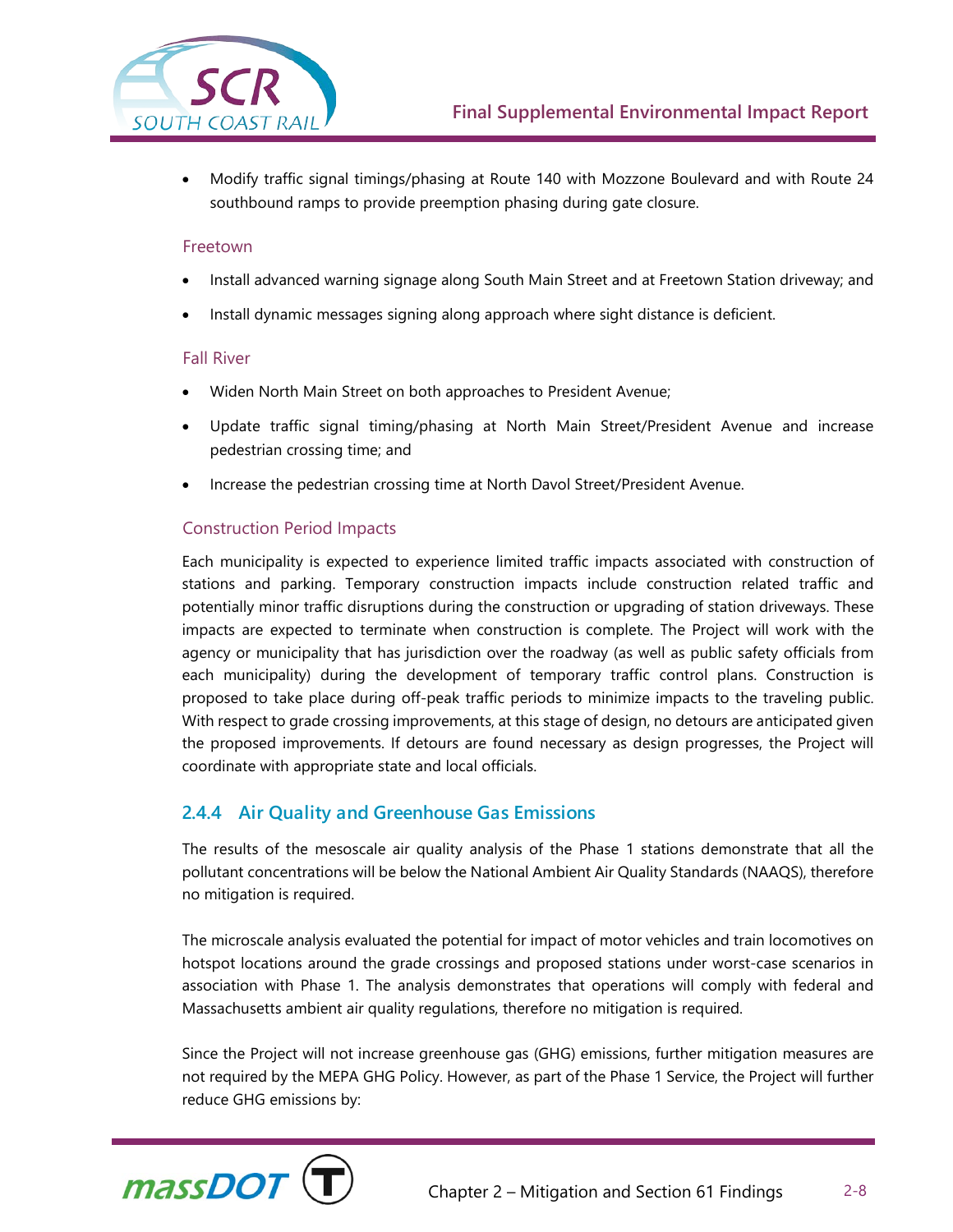

- Installing electric vehicle charging equipment in commuter rail station parking lots; and
- Utilizing light emitting diode (LED) technology for lighting at the commuter rail stations to further reduce the minimal electricity consumption.

To reduce criteria pollutants and GHG emissions from temporary construction activities, construction contractors will be contractually required to adhere to all applicable regulations regarding control of construction vehicles emissions. MBTA construction contractors will:

- Be required to maintain in a state of good repair all motor vehicles, machinery, and equipment associated with construction activities;
- Prohibit excessive idling of construction equipment engines in compliance with 310 CMR 7.11, including posting of on-site signage;
- Specify that all diesel construction equipment used on-site will be fitted with after-engine emission controls such as diesel oxidation catalysts (DOCs) or diesel particulate filters (DPFs);
- Be required to utilize ultra-low sulfur diesel fuel for all off-road construction vehicles as an additional measure to reduce air emissions from construction activities;
- Implement protective measures around the construction and demolition work to protect pedestrians and prevent dust and debris from leaving the site or entering the surrounding community;
- Mitigate wind erosion to open soil areas by requiring spraying with water;
- Implement other dust control methods, such as wheel washing and avoiding dust-generating work on high wind days, to ensure minimization of the off-site transport of dust; and
- Regularly sweep adjacent roadway surfaces during the construction period to minimize airborne dust and particulate matter from vehicular traffic.

# **2.4.5 Climate Change**

For Phase 1, Project designers are analyzing all Project components in terms of their vulnerability to the climate change impacts associated with heat and flooding based on the following procedure:

- 1. Refer to projected future climate conditions scenario;
- 2. Identify exposure to climate change impacts;
- 3. Identify sensitivity to changing climate conditions;
- 4. Consider the component's adaptive capacity based on the component's useful life; and

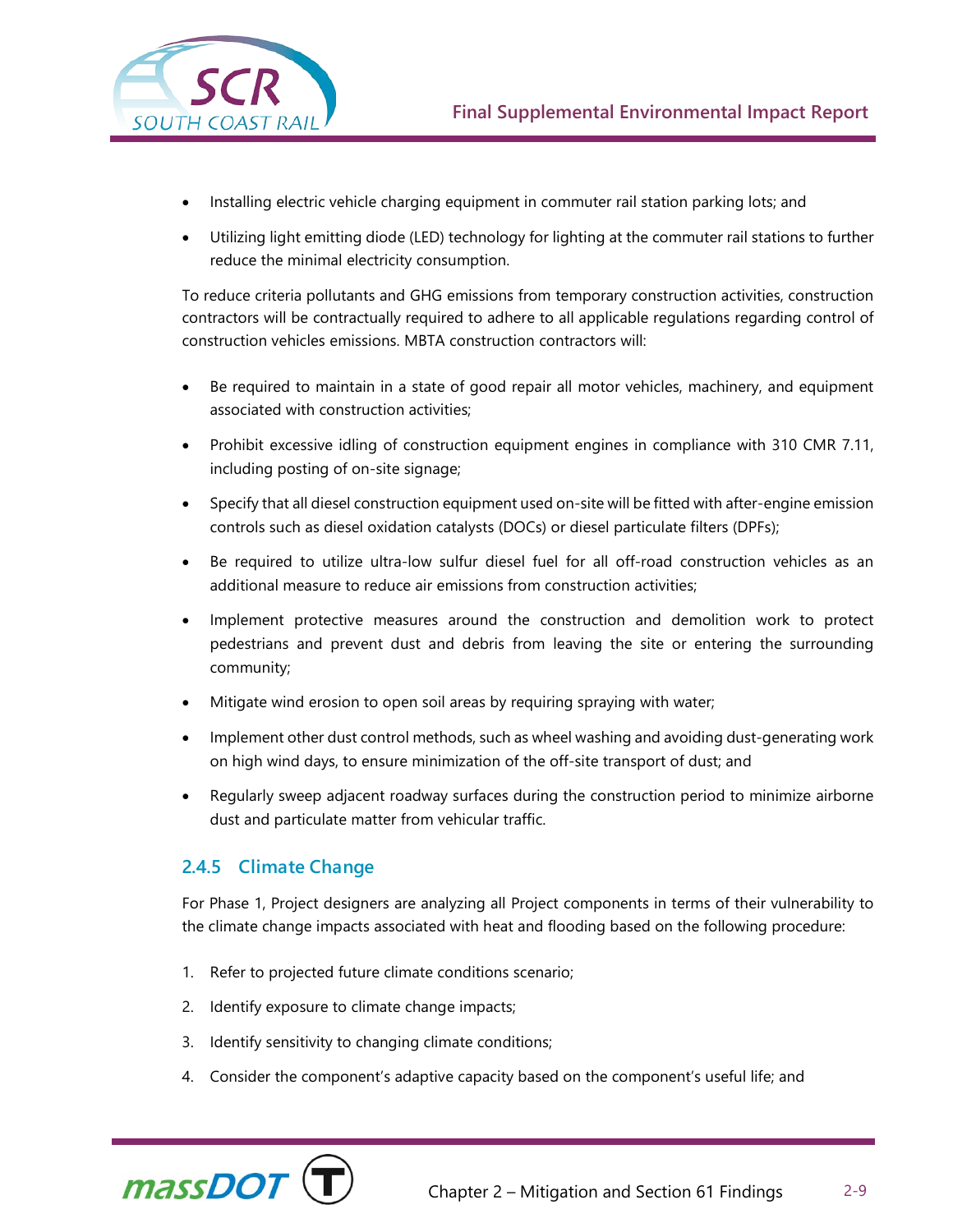

5. Choose appropriate design solution(s).

Potential design solutions for mitigating and adapting to potential climate-related impacts may include, but are not limited to:

- Reducing runoff from impervious surfaces;
- Appropriately sizing drainage structures;
- Consider movable and/or permanent barriers to protect vulnerable portions of rail lines;
- Design new/replacement culverts to stream crossing standards;
- Raise electrical components above future flood elevations;
- Design station shelters and landscaping to maximize shade and reduce heat gain;
- Periodically monitor effectiveness of current rail-neutral temperatures; and
- Explore potential use of off-grid renewable energy for back-up power generation at station sites.

In addition, Phase 1 will help improve the SCR Project's future flexibility and adaptive capacity by providing an alternate route that will continue to connect the South Coast to Metro Boston in the case of an emergency that renders the Stoughton Line temporarily inoperable in some areas.

# **2.4.6 Wetlands, Water Quality and Waterways**

#### Wetlands and Floodplains

Mitigation will be provided in each community where unavoidable permanent wetland impacts are proposed, with the goal of providing an adequate area of mitigation on-site and in-kind to offset the lost functions and values, in accordance with the Wetlands Protection Act (WPA) regulations (310 CMR 10.00), as follows:

- Mitigation for impacted Bordering Vegetated Wetland (BVW) will be located in the same watershed, and support the same habitat type, hydrological regime, ecological functions, and other key characteristic as the impacted resource area;
- Mitigation will be provided at a minimum impact-to-mitigation ratio of 1:1 for all proposed permanent BVW impacts at one location within each municipality; and
- Bordering Land Subject to Flooding (BLSF) mitigation, which will be provided at a 1:1 ratio to supply compensatory flood storage for any flood storage lost due to fill required, would be designed to provide sufficient flood storage volume incrementally equal to the theoretical volume of flood water at each elevation, up to and including the 100-year flood elevation, that would be displaced by the proposed fill. All BLSF mitigation will occur within the same floodplain as the impact.

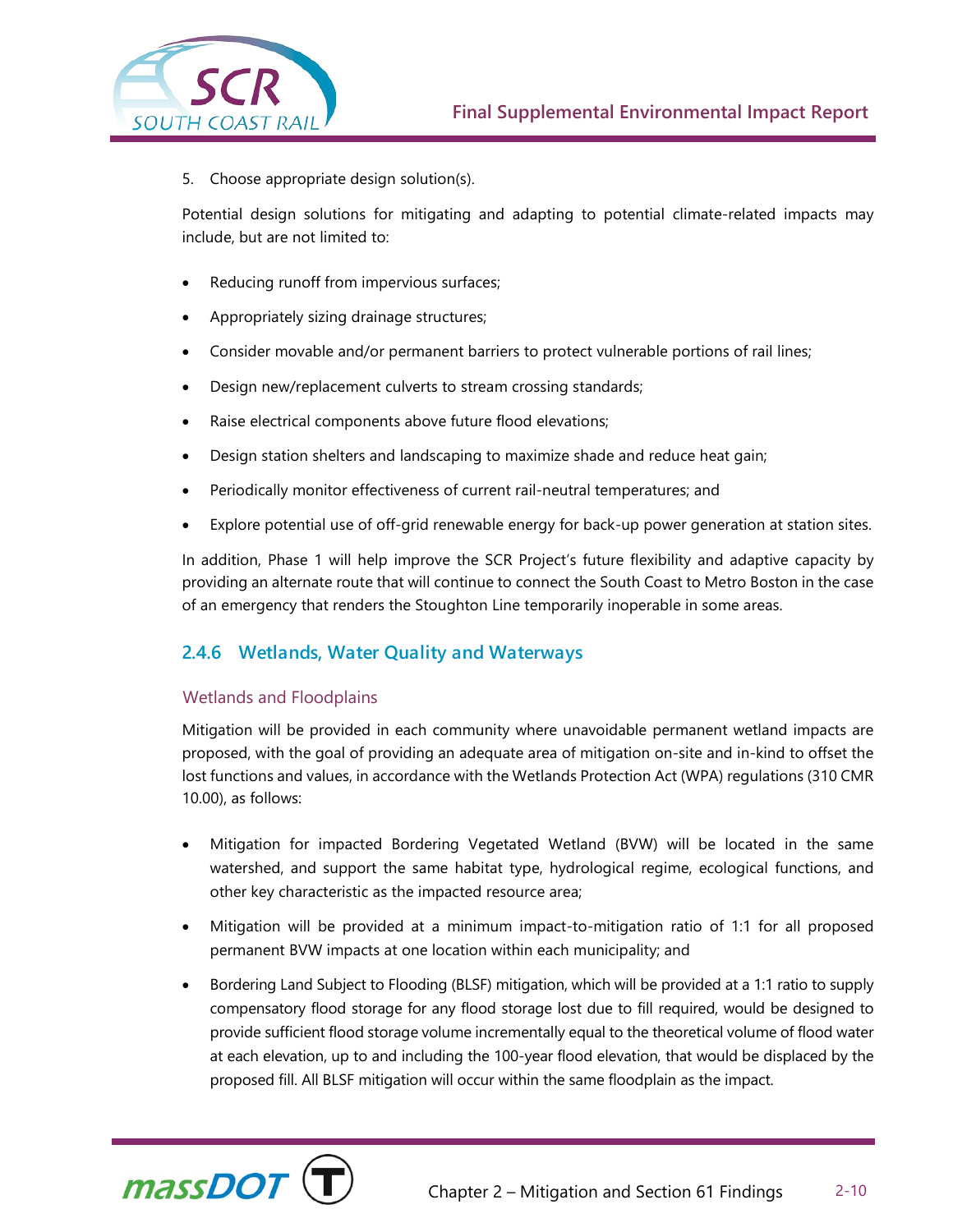

Mitigation for wetland resources subject to federal jurisdiction will be provided in addition to the mitigation developed for WPA impacts to meet the requirements for each wetland cover type impacted, as follows:

- Mitigation will be in-kind with respect to the cover type of the impacted wetlands, within the same watershed, and of sufficient area to offset the functions and values of the impacted resources; and
- Where compliance with USACE mitigation guidance ratios would require additional mitigation over and above WPA required mitigation, an In-Lieu Fee (ILF) Agreement will be established in accordance with USACE procedures.

#### Surface and Groundwater Resources

Impacts to surface and groundwater resources are not anticipated. The following Best Management Practices (BMP) will be employed to ensure protection of Water Quality through construction and operation of the system:

- Sediment forebays will be constructed to remove suspended solids and reduce other contaminants, such as hydrocarbons and grease, that may be present as a result of spills, drips, or exhaust due to the train traffic on the rails.
- A Stormwater Pollution Prevention Plan (SWPPP) will be developed during final design that will identify BMPs that will be used to protect receiving waters from sediment discharges during the construction period.
- New and reconstructed swales within the rail corridor will include water quality features such as check dams, sediment forebays, and outlet protection stone to reduce erosion and the concentration of total suspended solids (TSS) in runoff from the Project Area.
- The MBTA will adhere to the approved Vegetation Management Plan (VMP), as implemented through its Yearly Operating Plans (YOPs), which restricts the use of herbicides in areas adjacent to wetlands or sensitive resources such as public or private drinking water supplies.
- Areas subject to heavy vehicular use will be treated as Land Uses with Higher Potential Pollutant Loads (LUHPPLs) under the Stormwater Management Standards.
- In compliance with the Clean Water Act, Section 303 (d), and the Massachusetts Surface Water Quality Standards (314 CMR 4.00), all Project elements will be constructed to prevent the release of sanitary sewage into receiving waters, which is the major source of bacteria and other pathogens that are the cause of the impairment under *Final Pathogen TMDL for the Taunton River Watershed*. Infiltration practices are proposed at the Freetown and Fall River stations to treat stormwater through infiltration to the underlying soils and promote groundwater recharge. These BMPs will help minimize bacteria loading from ambient sources such as birds and other wildlife.

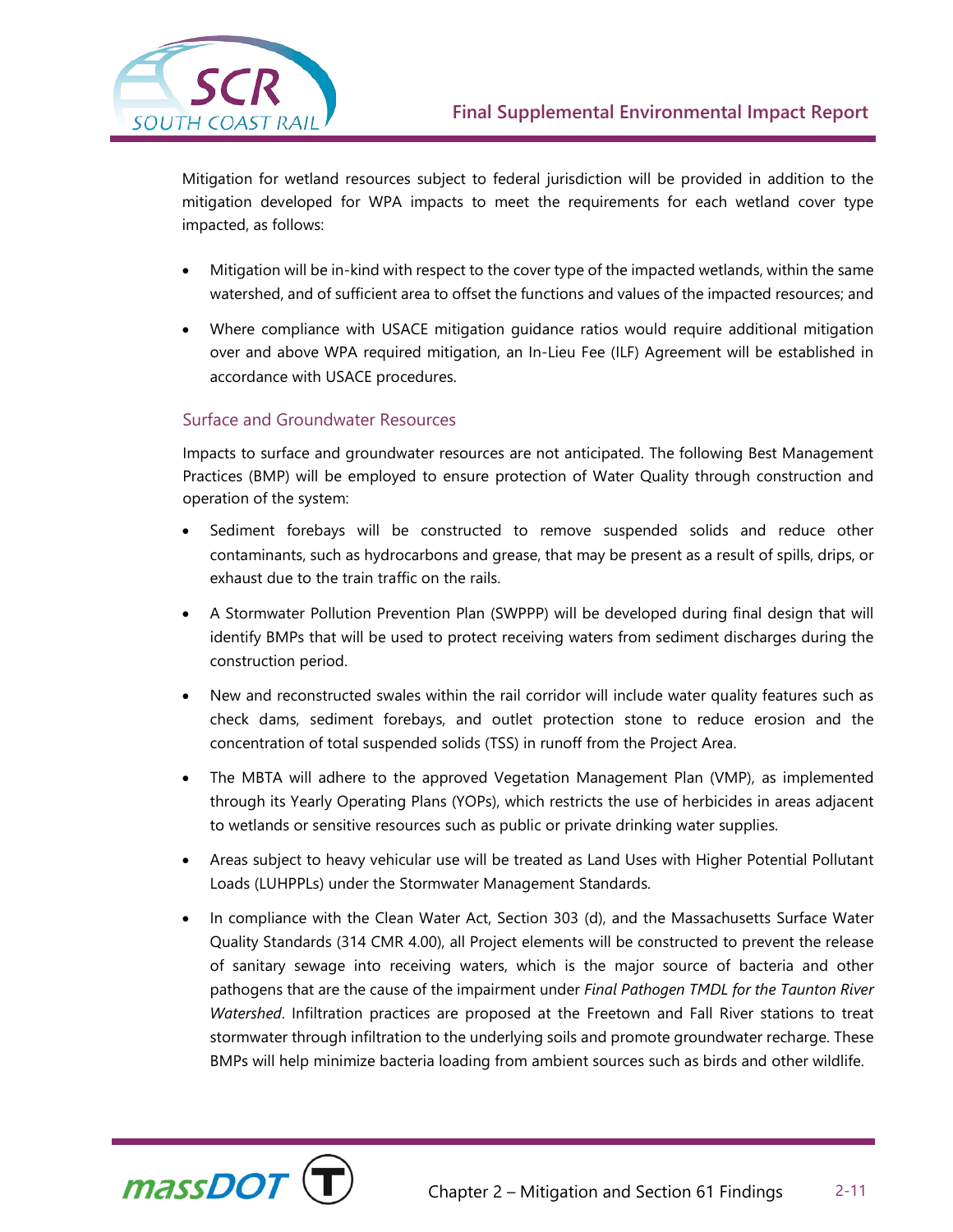

- In compliance with the Safe Drinking Water Act, the stormwater management system at Pilgrim Junction Station, which is within Zone II to a municipal groundwater well, will be designed with additional pre-treatment.
- In compliance with the Massachusetts Groundwater Quality Standards (314 CMR 6.00), the Project includes stormwater BMPs designed to promote recharge of groundwater to the maximum extent practicable. Pretreatment of runoff prior to recharge will ensure that groundwater quality is not impacted by the Project.

## Stormwater and Water Quality

The Project has been designed to comply with Section 402 of the Clean Water Act and the Massachusetts Stormwater Management Standards and Guidelines. The Project will:

- Implement stormwater improvements at Pilgrim Junction, East Taunton, Freetown, and Fall River Depot Stations as described in Section 8.4.5 of the DSEIR, including:
	- o Design BMPs in accordance with Massachusetts Department of Environmental Protection (MassDEP) guidance for stormwater management;
	- o Comply with MassDEP's Total Maximum Daily Loads (TMDL) for the Taunton River;
	- o Mitigate for the increase in peak flow rate and required recharge and water quality volumes associated with an increase in impervious area; and
	- o Perform geotechnical investigations at each site to obtain the necessary information to determine final BMP locations and designs as Project design progresses.
- Implement stormwater improvements along the Middleborough Secondary as described in Section 8.4.5 of the DSEIR, including:
	- o Reconstruct existing drainage features; and
	- o Design drainage systems to collect and convey runoff from the 50-year storm.
- Obtain authorization to discharge stormwater during construction under the National Pollutant Discharge Elimination System (NPDES) program General Permit for Construction Activities; and
- Draft and implement a SWPPP in compliance with the NPDES General Permit for Construction Activities.

#### **Waterways**

The new Phase 1 elements described in the DSEIR do not include any impacts to areas subject to MGL Chapter 91, and therefore do not require any related mitigation.

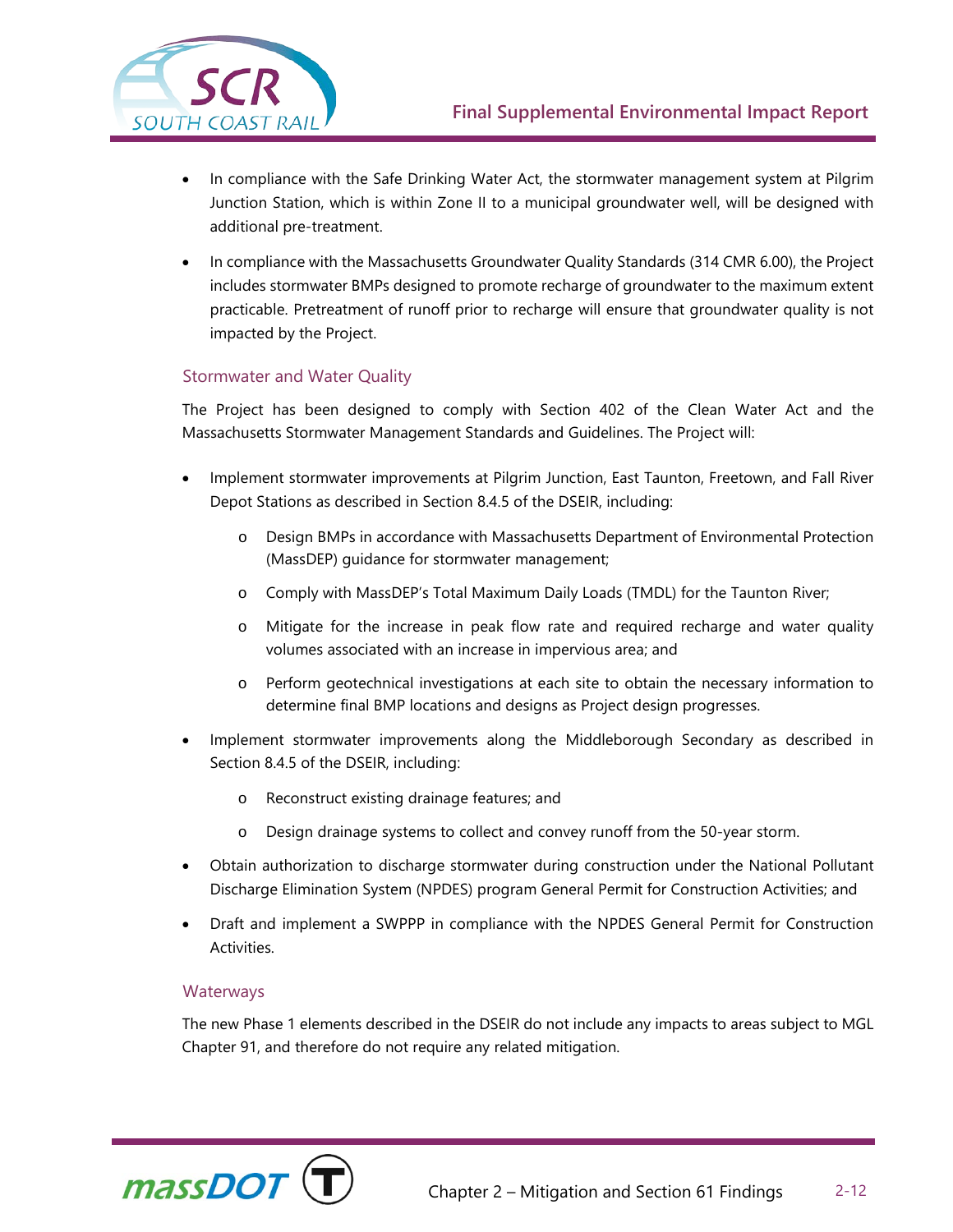

## **2.4.7 Biodiversity and Wildlife Habitat**

Mitigation for impacts to regulated resources such as wetlands, waterways, and threatened and endangered species will incorporate measures to protect and enhance the biodiversity of these resources. Mitigation for temporary and permanent impacts to protected species will comply with the requirements of the Conservation and Management Permit. Detailed site-specific, species-specific mitigation measures will be developed in the permit process in consultation with NHESP. These measures will include:

- Installing barriers to exclude turtle species from the work zones;
- Implementing a construction-period turtle protection plan;
- Implementing a construction-period rare plant protection plan;
- Installing between-the-ties wildlife crossings;
- Monitoring and maintaining between-the-ties wildlife crossings post-construction;
- Restoring vegetation to areas of temporary disturbance within turtle habitat zones;
- Implementing a post-construction invasive species control plan in areas near rare plant populations;
- Restricting herbicide use in areas near rare plant populations; and
- Providing funding to the Eastern Box Turtle Mitigation Bank.

Additional measures to protect fisheries and the Northern Long-eared bat during construction will include:

- Adhering to tree removal time-of-year (TOY) restrictions related to Northern Long-eared Bat; and
- Adhering to TOY restrictions for anadromous and catadromous fish for culvert and bridge replacements.

### **2.4.8 Noise and Vibration**

#### Noise

The MBTA is committed to providing noise mitigation for the locations that meet or exceed the Severe Noise Impact Level due to train pass-by. As the Project advances into final design, the MBTA will evaluate the severe impact locations to determine if a noise barrier would be safe, maintainable, constructible, acoustically effective and cost-effective. Where noise barriers are not safe, maintainable, constructible, acoustically effective or cost-effective by the standard of the MBTA noise mitigation policy, the MBTA will consider providing funding for building soundproofing enhancements.

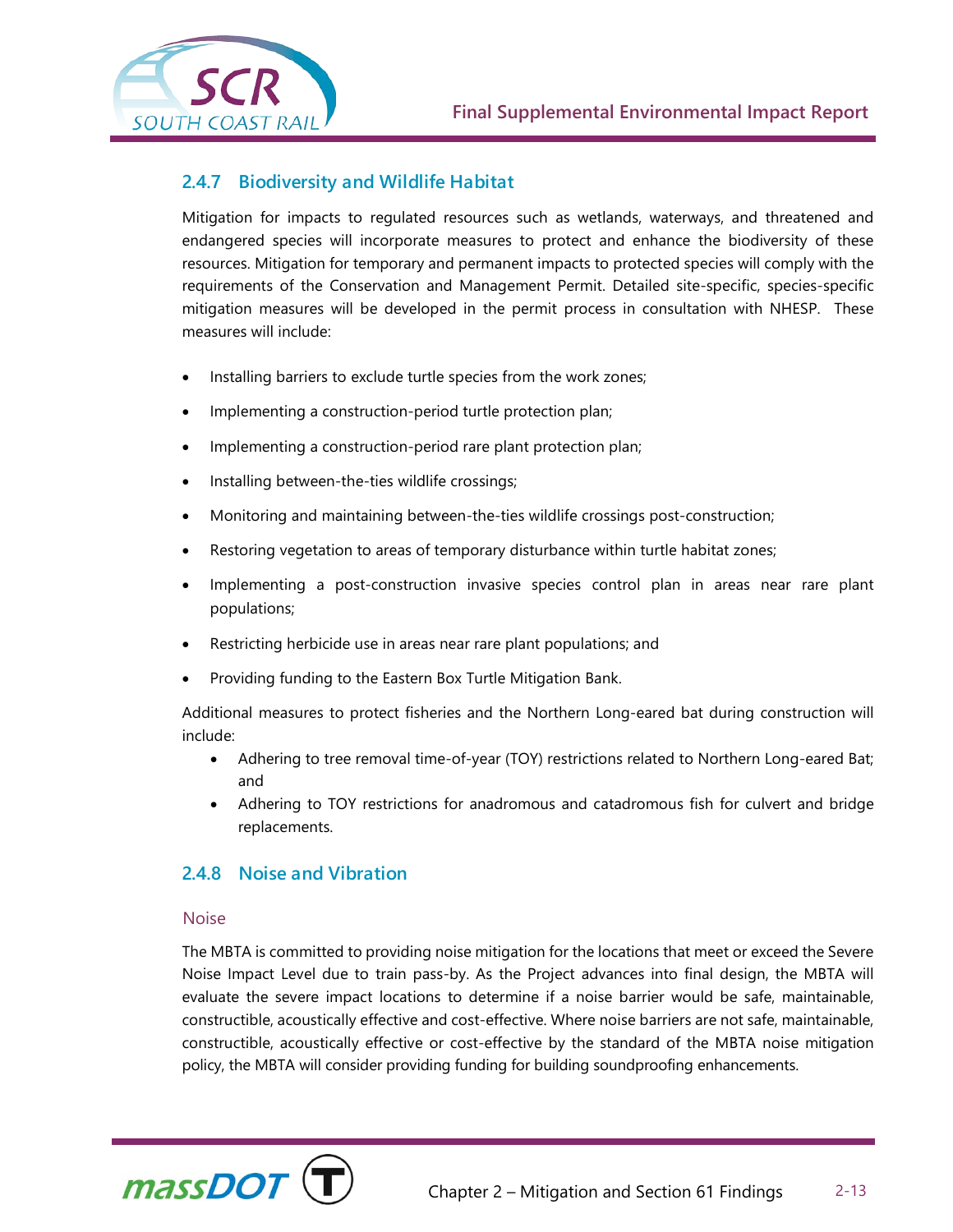

Specific noise mitigation measures may include:

- Replacing windows or installing sound insulation in affected residential structures;
- Erecting reduced-height noise barriers or similar measures on a property with a sensitive receptor;
- Constructing full-height noise barriers in areas of impact; and
- Installing automated wayside horns at crossings as a substitute for train horns.

#### Vibration

Mitigation of adverse vibration effects at sensitive locations may include the following common options, which will be considered as design progresses:

- Install resilient rail fasteners between the rails and the ties to reduce vibration by five to 10 VdB at frequencies above 30 to 40 Hz;
- Place ballast mats in the trackform between the ballast and the sub-grade or ground to reduce vibration levels by as much as 10 to 15 VdB at frequencies above 25 Hz;
- Use Tire Derived Aggregate to provide track vibration isolation;
- Install resiliently supported concrete ties to reduce vibration by up to 10 VdB at frequencies above 15 Hz;
- Use special hardware (i.e., flange-bearing or moveable-point frogs in place of standard rigid frogs), or relocate special trackwork away from sensitive areas, and use continuous welded rail (CWR) rather than jointed rail; and
- Establish a maintenance program for controlling vibration, which may include maintaining a proper wheel/rail profile, minimizing the number and extent of wheel flats, and minimizing potential rail corrugation.

Detailed vibration data will be available during the advanced engineering phase of the Project to verify the need for vibration mitigation and to implement effective solutions.

### Temporary Construction Period Impacts

MassDOT will make every reasonable attempt to minimize construction noise and vibration impacts by employing the following strategies as appropriate:

Use construction equipment that generates lower vibration levels, such as vibratory pile driving or using smaller excavation equipment, when in close proximity to sensitive buildings;

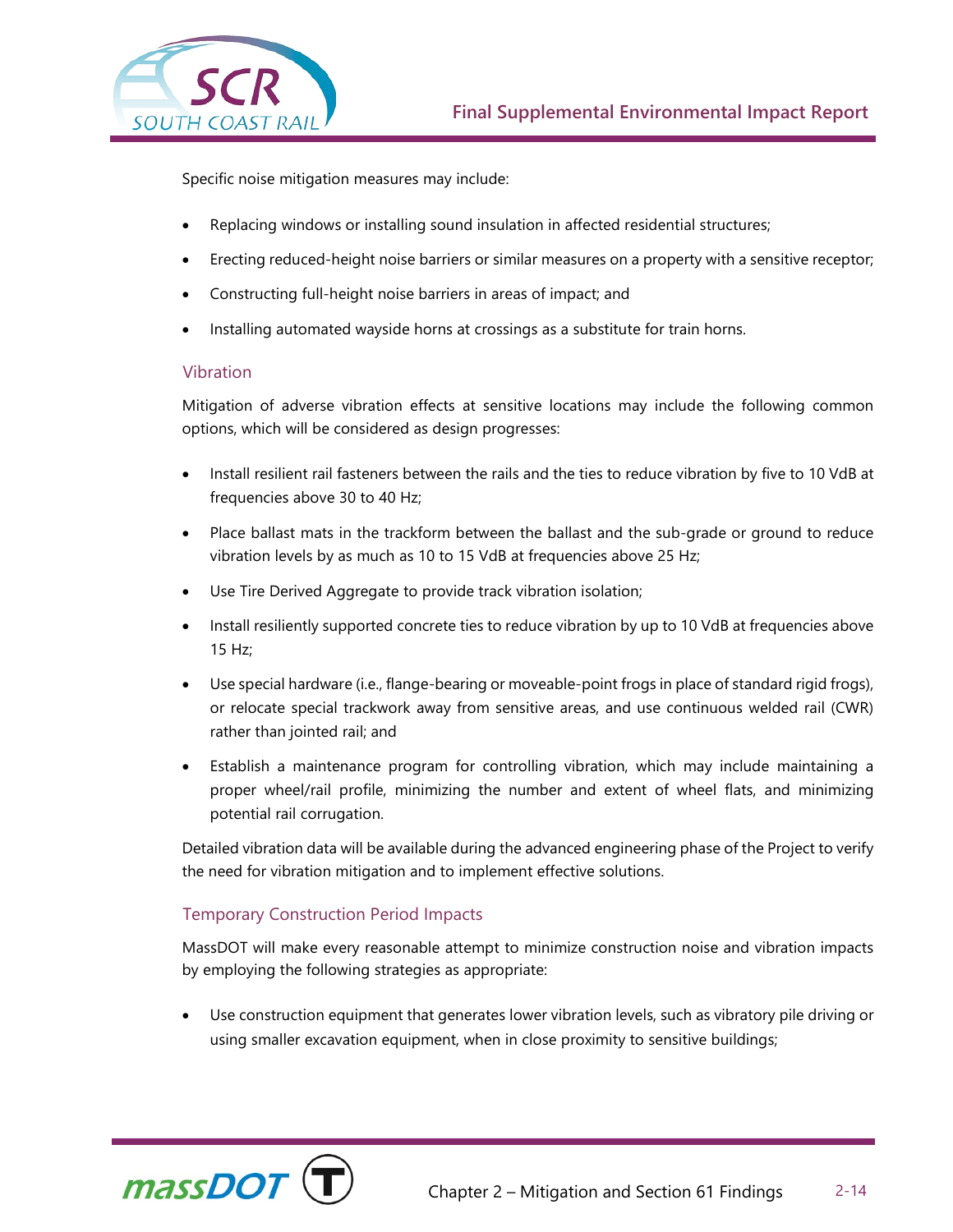

- Incorporate noise guidelines into construction documents, such as a construction noise and vibration control plan, that conform to local by-laws and ordinances, and state and federal regulations and standards;
- Review specific noise control measures during advanced engineering design and incorporate into the construction permitting process;
- Enforce noise specifications through a program of field inspection and compliance review;
- Under special track reconstruction circumstances, where road or rail traffic interruptions are typically minimized during the normal workday, resulting in night work, schedule unusually noisy activities during daytime hours to minimize noise impacts to residential areas; and
- Under special circumstances, when night work related to station construction may occur, schedule unusually noisy activities during daytime hours to minimize noise impacts to residential areas.

# **2.4.9 Cultural Resources**

MassDOT will work with USACE, the Massachusetts Historical Commission (MHC), and other Section 106 parties to update the draft Programmatic Agreement (PA), which was developed as part of the review of the Full Build Project, to accurately reflect the conditions and effects of Phase 1. Adverse Effects documents prepared in support of the PA will outline the mitigation approaches that will be taken for each historic property and district. The Adverse Effects documents are referred to as Mitigation Plans, commonly called Treatment Plans for above-ground historic properties and Data Recovery Plans for archaeological resources. The mitigation plans will be developed after all stages of intensive survey and National Register evaluations are complete, and the results of the investigations have been reviewed and approved by federal and state agencies as stipulated in the PA.

Potential approaches to mitigation may include:

- Develop and implement a Cultural Resource Monitoring Program;
- Install interpretive signage;
- Reduce visual impacts to historic properties through vegetative screening and compatible lighting and materials;
- Locate staging areas away from identified cultural resources.
- Prepare archival documentation when impacts to historic properties/archaeological sites are unavoidable; and
- Explore Creative or Alternative Mitigation Strategies once impacts to archaeological sites are known.

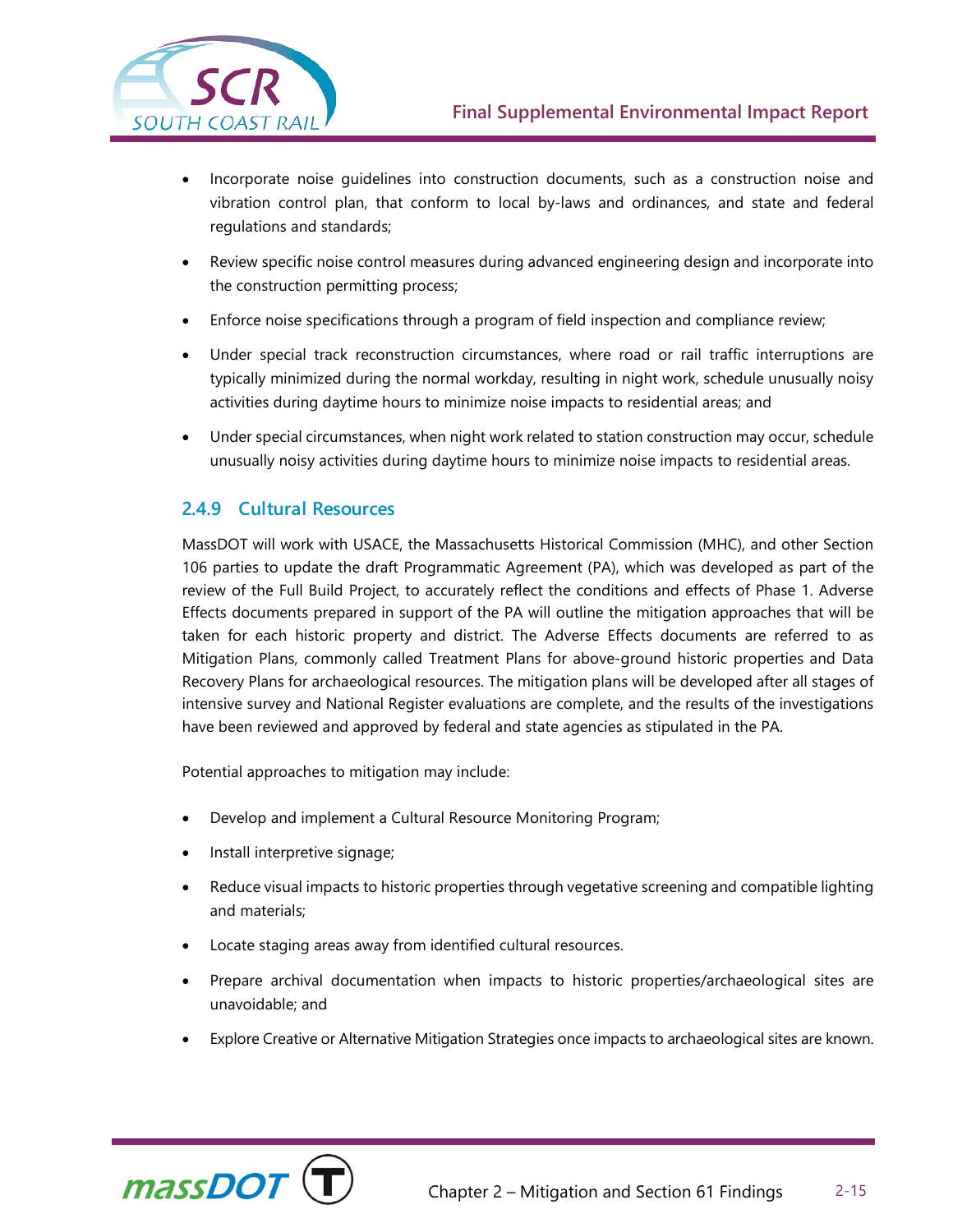



# **2.4.10 Hazardous Materials**

While constructions activities themselves are unlikely to result in the spill or release of Oil or Hazardous Materials (OHM), constructing the Project will require acquisition of properties where OHM may already be present in soils or groundwater, or in existing buildings, potentially under conditions that could constitute a prior release pursuant to the Massachusetts Contingency Plan (MCP). Following is a list of additional measures related to the handling and disposal of hazardous materials that may be required:

- Manage properties with confirmed OHM impacts and/or impacted groundwater in accordance with the MCP (310 CMR 40.0000), MassDEP policies and guidance, and any applicable federal regulations;
- If required, retain a Licensed Site Professional (LSP) to verify if notification is required, further assess and manage the site, direct response actions, and specify procedures for work performed in the contaminated areas, such as soil excavation, in accordance with the MCP and, if need be, to render appropriate opinions;
- Conduct a pre-characterization of soils prior to excavation, and prepare a Soil Management Plan if necessary;
- Test structures to be demolished for hazardous materials and remove in accordance with state regulations;
- Reuse non-contaminated building materials as appropriate;
- Manage and dispose of used railroad ties in accordance with applicable regulations; and
- Ensure compliance with Occupational Safety and Health Administration (OSHA) procedures.

# **2.4.11 MassDOT Mitigation Commitments Table**

Permanent impacts resulting from the construction of the South Coast Rail Project would be mitigated as described in Section 2.3 and summarized in Table 2-2. Due to ongoing planning and design of mitigation measures, the exact cost of each commitment is not included at this time. Unless otherwise noted, mitigation commitments below are the responsibility of MassDOT and MBTA. Where applicable, other responsible parties are noted in bold text. Changes to mitigation commitments since the issuance of the Certificate on the DSEIR are noted in italics.

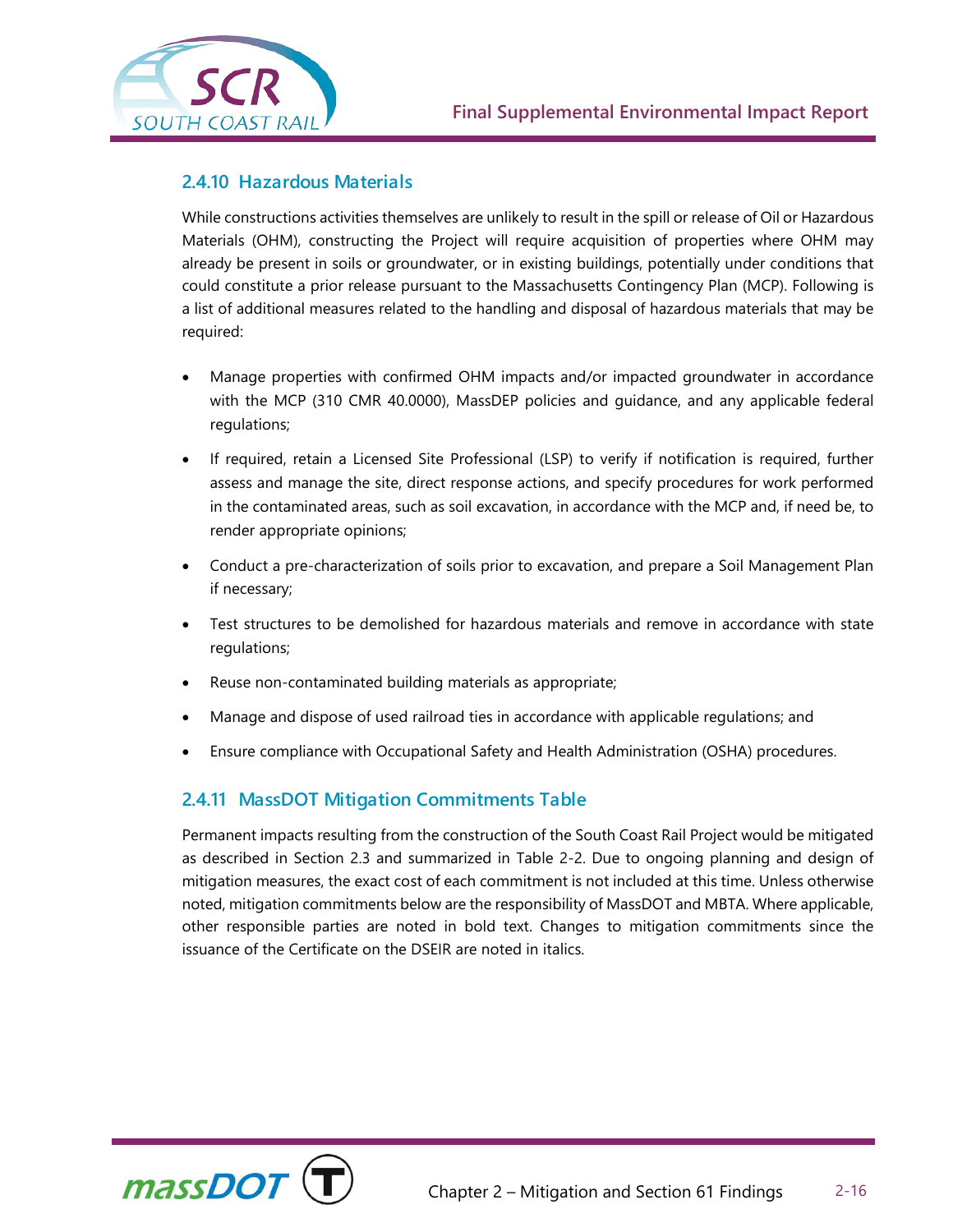

| Table 2-2                               | <b>MassDOT Mitigation Commitments</b>                                                                                                                                      |                     |
|-----------------------------------------|----------------------------------------------------------------------------------------------------------------------------------------------------------------------------|---------------------|
| <b>Environmental</b><br><b>Category</b> | <b>Mitigation Measure</b>                                                                                                                                                  | <b>Schedule</b>     |
| Land Alteration                         | Site Project elements on previously developed lands to minimize<br>new disturbance.                                                                                        | During design       |
|                                         | Design stations to comply with the Massachusetts Stormwater<br>Standards.                                                                                                  | During design       |
|                                         | Implement erosion and sedimentation controls during construction.                                                                                                          | During construction |
| Environmental<br>Justice                | No mitigation required.                                                                                                                                                    | N/A                 |
| Traffic and<br>Transportation           | Modify traffic and pedestrian signal timing/phasing (Middleborough,<br>Taunton, Fall River).                                                                               | During design       |
|                                         | Complete RSA (Middleborough).                                                                                                                                              | During design       |
|                                         | Restripe pedestrian and vehicular ROW elements (Middleborough,<br>Taunton).                                                                                                | During construction |
|                                         | Install new traffic signal (Taunton).                                                                                                                                      | During construction |
|                                         | Install grade crossing safety improvements (Middleborough,<br>Taunton, Freetown).                                                                                          | During construction |
|                                         | Provide approach warning signage (Freetown).                                                                                                                               | During construction |
|                                         | Install signal interconnect infrastructure between Mount Pleasant<br>Street and Church Street (King's Highway, New Bedford).                                               | During construction |
|                                         | Revise signal phasing and timings (Mount Pleasant Street at Jones<br>Road/King's Highway, New Bedford).                                                                    | During construction |
|                                         | Improve signal equipment, phasing and timing to provide concurrent<br>pedestrian crossing (King's Highway at Shaw's Drive, New Bedford).                                   | During construction |
|                                         | Pre-empt grade crossing signals. Reconfigure Stop & Shop Drive to<br>accommodate diverted Tarkiln Hill Road traffic (King's Highway at<br>Stop & Shop Drive, New Bedford). | During construction |
|                                         | Pre-empt grade crossing signal. Revise signal timing, including longer<br>pedestrian timings (Tarkiln Hill Road at Church Street, New Bedford).                            | During construction |
|                                         | Improve crosswalks and pedestrian ramps (Acushnet Avenue at<br>Hillman Street, New Bedford).                                                                               | During construction |
|                                         | Construct approximately 300 feet of sidewalk along east side of<br>Acushnet Avenue (New Bedford).                                                                          | During construction |
|                                         | Revise signal timing, including longer pedestrian timings (Mill Street<br>at Pleasant Street and Kempton Street, New Bedford).                                             | During construction |

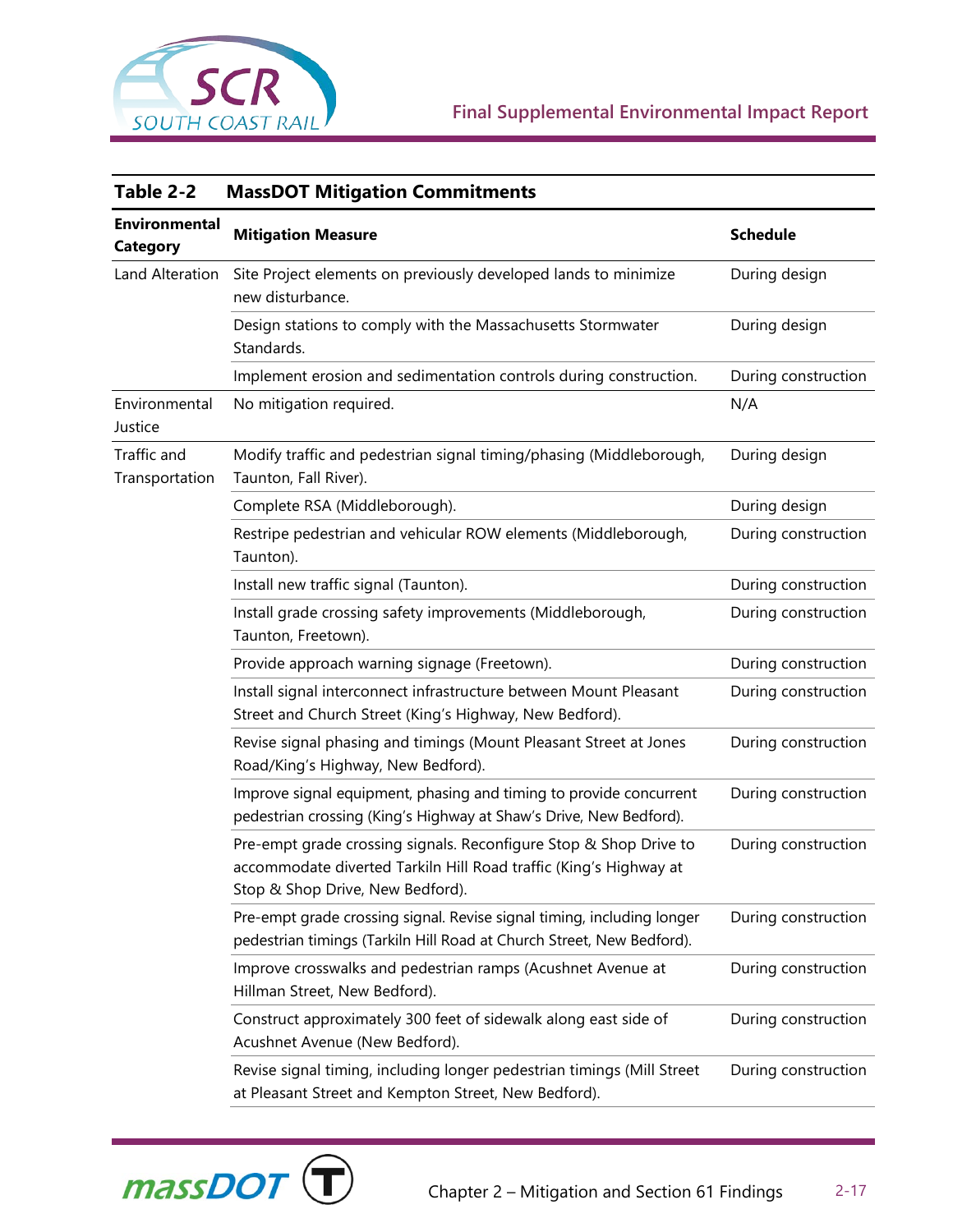

| TADIE Z-Z                               | <b>MASSDOT MILIGALION COMMUNICITIES</b>                                                                                                                                                                                                                |                     |  |
|-----------------------------------------|--------------------------------------------------------------------------------------------------------------------------------------------------------------------------------------------------------------------------------------------------------|---------------------|--|
| <b>Environmental</b><br><b>Category</b> | <b>Mitigation Measure</b>                                                                                                                                                                                                                              | <b>Schedule</b>     |  |
|                                         | Install traffic signal (Coggeshell Street at North Front Street, New<br>Bedford).                                                                                                                                                                      | During construction |  |
|                                         | Construct approximately 1,600 feet of sidewalk along the east side of<br>South Main Street (Freetown).                                                                                                                                                 | During construction |  |
|                                         | Improve crosswalks and pedestrian ramps (South Main Street at<br>Narrows Road, Freetown).                                                                                                                                                              | During construction |  |
|                                         | Improve crosswalks and pedestrian ramps (South Main Street at<br>Copicut Street, Freetown).                                                                                                                                                            | During construction |  |
|                                         | Widen North Main Street to provide an exclusive northbound and<br>southbound left-turn lane. Modify traffic signal phasing to provide a<br>westbound lead phase and exclusive pedestrian phase (North Main<br>Street at President Avenue, Fall River). | During construction |  |
|                                         | Improve pedestrian timing (President Avenue at N. Davol Street, Fall<br>River).                                                                                                                                                                        | During construction |  |
|                                         | Remove vegetation at all grade crossings to improve sight distance.                                                                                                                                                                                    | During construction |  |
|                                         | Coordinate with local emergency service providers regarding grade<br>crossing design.                                                                                                                                                                  | During design       |  |
| Air Quality                             | Adhere to all applicable regulations for control of construction<br>vehicle emissions.                                                                                                                                                                 | During construction |  |
|                                         | Prohibit excessive idling of construction equipment engines in<br>compliance with 310 CMR 7.11, including posting of on-site signage.                                                                                                                  | During construction |  |
|                                         | Ensure all diesel construction equipment used on-site is fitted with<br>after-engine emission controls such as DOCs or DPFs.                                                                                                                           | During construction |  |
|                                         | Utilize ultra-low sulfur diesel fuel for all off-road construction vehicles.                                                                                                                                                                           | During construction |  |
|                                         | Implement protective measures around the construction and<br>demolition work to protect pedestrians and minimize off-site dust<br>transport.                                                                                                           | During construction |  |
|                                         | Mitigate wind erosion and implement dust suppression methods.                                                                                                                                                                                          | During construction |  |
|                                         | Conduct regular sweeping to minimize vehicular airborne dust and<br>particulate matter.                                                                                                                                                                | During construction |  |
|                                         | Consult with the Massachusetts Department of Energy Resources,<br>Division of Green Communities to develop a joint approach to<br>promote energy efficiency and greenhouse gas reductions in South<br>Coast Rail communities.                          | During design       |  |



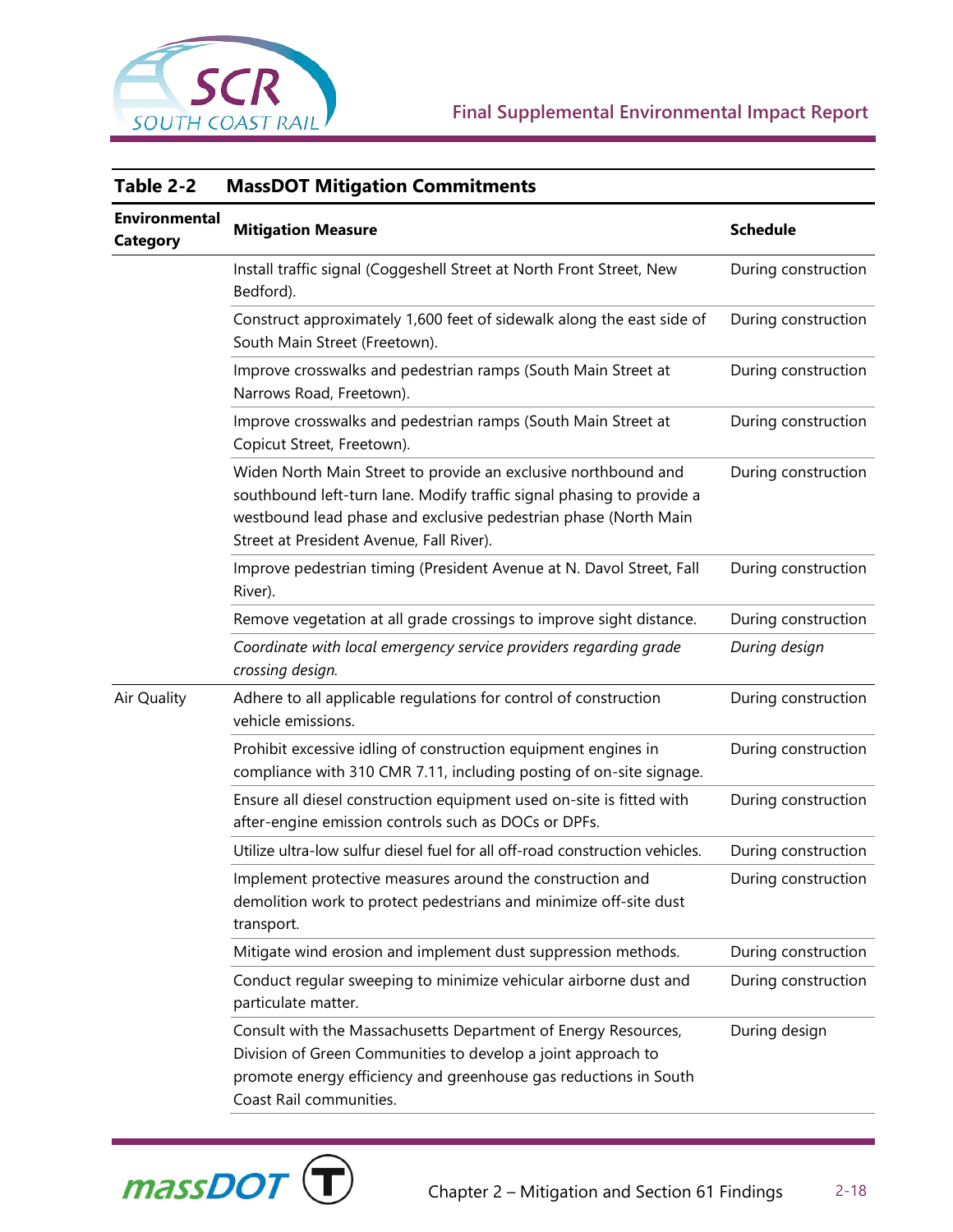

| Table 2-2                               | <b>MassDOT Mitigation Commitments</b>                                                                                                                                                                                                                                                                               |                                                      |
|-----------------------------------------|---------------------------------------------------------------------------------------------------------------------------------------------------------------------------------------------------------------------------------------------------------------------------------------------------------------------|------------------------------------------------------|
| <b>Environmental</b><br><b>Category</b> | <b>Mitigation Measure</b>                                                                                                                                                                                                                                                                                           | <b>Schedule</b>                                      |
|                                         | Use plug-ins and electric block heaters at rail layover facilities.                                                                                                                                                                                                                                                 | During construction<br>and operation                 |
|                                         | Greenhouse Gas Install electric vehicle charging equipment at stations.                                                                                                                                                                                                                                             | During construction                                  |
|                                         | Utilize LED technology for station lighting.                                                                                                                                                                                                                                                                        | During design                                        |
|                                         | Climate Change Follow vulnerability identification procedure.                                                                                                                                                                                                                                                       | During design                                        |
|                                         | Prevent/reduce impacts of flooding by reducing runoff from<br>impervious surfaces; appropriately size drainage structures; consider<br>flood barriers in vulnerable locations; and raise electrical components<br>above future flood elevations.                                                                    | During design                                        |
|                                         | Protect equipment and passengers from increased heat by designing<br>station shelters and landscaping to maximize shade and reduce heat<br>gain; monitor effectiveness of current rail-neutral temperatures; and<br>explore potential use of off-grid renewable energy for back-up<br>power generation at stations. | During design                                        |
| Wetlands and<br>Floodplains             | Minimize impacts through design revisions; provide 1:1 Wetland<br>Mitigation to meet WPA requirements; and provide additional<br>mitigation to meet USACE Guidelines.                                                                                                                                               | During design                                        |
|                                         | Monitor compensatory wetlands for success and invasive plant species,<br>and implement an Invasive Species Control Plan during a post-<br>construction monitoring period as required by the Section 404 permit.                                                                                                     | 5-10-year post-<br>construction<br>monitoring period |
|                                         | Implement erosion and sedimentation control measures according to a<br>Soil Erosion and Sediment Control Plan.                                                                                                                                                                                                      | During construction                                  |
| Surface and<br>Groundwater<br>Resources | Construct sediment forebays to remove suspended solids and<br>reduce other contaminants.                                                                                                                                                                                                                            | During construction                                  |
|                                         | Develop a SWPPP that identifies construction-period BMPs.                                                                                                                                                                                                                                                           | Prior to construction                                |
|                                         | Include water quality features in new and reconstructed swales to<br>reduce erosion and TSS concentration in runoff.                                                                                                                                                                                                | During design                                        |
|                                         | Adhere to the approved VMP and YOPs.                                                                                                                                                                                                                                                                                | Post construction                                    |
|                                         | Treat LUHPPLs in accordance with the Stormwater Management<br>Standards.                                                                                                                                                                                                                                            | During design                                        |
|                                         | Comply with the Clean Water Act by choosing BMPs that meet the<br>TMDL for the Taunton River Watershed.                                                                                                                                                                                                             | During design                                        |

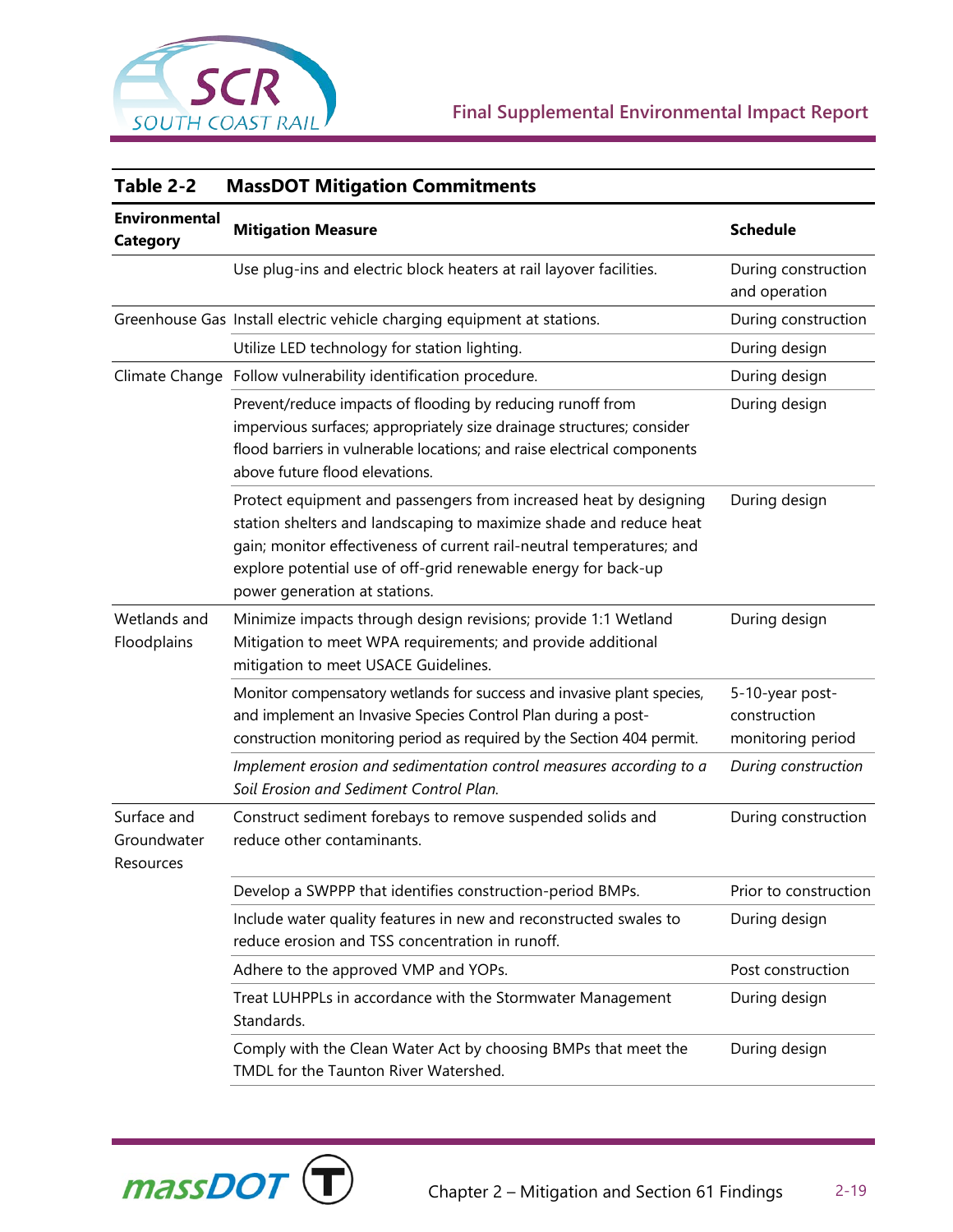

massDO

| Table 2-2                               | <b>MassDOT Mitigation Commitments</b>                                                                                                                                                                     |                                   |  |
|-----------------------------------------|-----------------------------------------------------------------------------------------------------------------------------------------------------------------------------------------------------------|-----------------------------------|--|
| <b>Environmental</b><br><b>Category</b> | <b>Mitigation Measure</b>                                                                                                                                                                                 | <b>Schedule</b>                   |  |
|                                         | Comply with the Safe Drinking Water Act by designing the<br>stormwater management system at Pilgrim Junction Station with<br>additional pre-treatment.                                                    | During design                     |  |
|                                         | Comply with the Massachusetts Groundwater Quality Standards by<br>choosing BMPs designed to promote groundwater recharge and<br>avoid impacts to groundwater quality.                                     | During design                     |  |
| Stormwater and<br><b>Water Quality</b>  | Implement stormwater improvements at Pilgrim Junction, East<br>Taunton, Freetown, and Fall River Depot Stations.                                                                                          | During construction               |  |
|                                         | Implement trackside stormwater improvements.                                                                                                                                                              | During construction               |  |
|                                         | Obtain authorization to discharge stormwater during construction<br>under the NPDES program General Permit for Construction Activities.                                                                   | Prior to construction             |  |
|                                         | Draft and implement a SWPPP in compliance with the NPDES<br>General Permit for Construction Activities.                                                                                                   | Prior to construction             |  |
|                                         | Improve railroad drainage system to promote settling and infiltration.                                                                                                                                    | During construction               |  |
|                                         | Install sediment forebays and check dams upgradient of discharge<br>points.                                                                                                                               | During construction               |  |
|                                         | Design and install stormwater management systems at layover<br>facilities to meet stormwater management standards for LUHPPLs.                                                                            | During design and<br>construction |  |
|                                         | Adhere to the approved Vegetation Management Plan, as<br>implemented with MassDOT's Yearly Operating Plans, which restrict the<br>use of herbicides in areas adjacent to wetlands or sensitive resources. | During operation                  |  |
|                                         | Develop and implement a comprehensive Soil Erosion and Sediment<br>Control Plan in accordance with NPDES and MassDEP standards                                                                            | During construction               |  |
|                                         | Apply water to dry soil to prevent dust production.                                                                                                                                                       | During construction               |  |
|                                         | Stabilize any highly erosive soils with erosion control blankets and<br>other stabilization methods, as necessary.                                                                                        | During construction               |  |
|                                         | Use sediment control methods (such as silt fences and hay bales),<br>during excavation to prevent silt and sediment entering the<br>stormwater system and waterways.                                      | During construction               |  |
|                                         | Maintain equipment to prevent oil and fuel leaks.                                                                                                                                                         | During construction               |  |
|                                         | Design a construction-phase SWPPP that incorporates the following:<br>Erosion and sediment controls<br>Spill control procedures<br>Proper handling of dewatering discharges                               | During construction               |  |

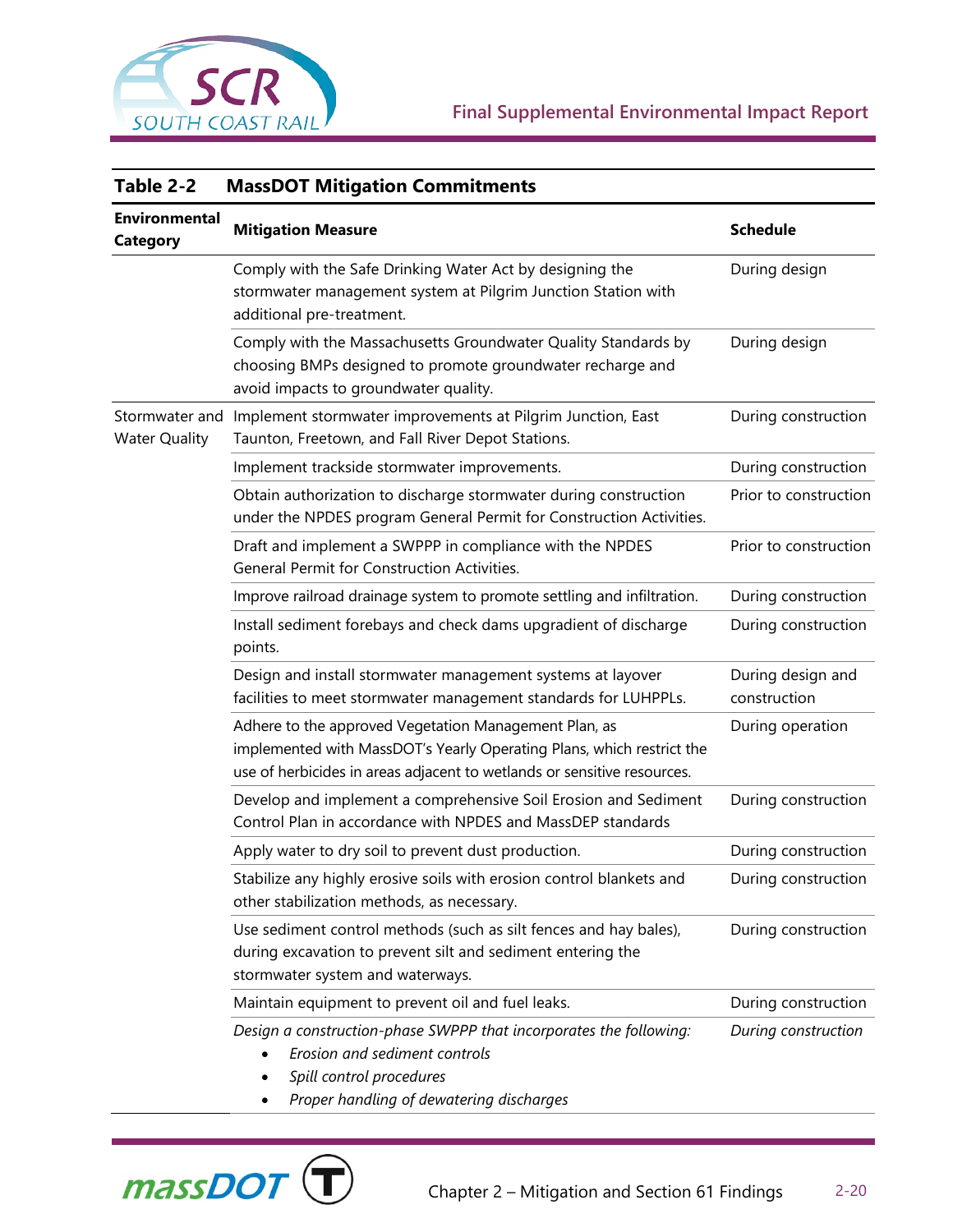

| Table 2-2                               | <b>MassDOT Mitigation Commitments</b>                                                                                                                                                                                                                                                                              |                       |  |
|-----------------------------------------|--------------------------------------------------------------------------------------------------------------------------------------------------------------------------------------------------------------------------------------------------------------------------------------------------------------------|-----------------------|--|
| <b>Environmental</b><br><b>Category</b> | <b>Mitigation Measure</b>                                                                                                                                                                                                                                                                                          | <b>Schedule</b>       |  |
| Biodiversity and<br>Rare Species        | Develop detailed site-specific, species-specific mitigation measures via<br>consultations with NHESP.                                                                                                                                                                                                              | During design         |  |
|                                         | Mitigate for 6.27 acres of impact to eastern box turtle habitat by funding<br>the Eastern Box Turtle Mitigation Bank at an amount to at an amount<br>to be determined by NHESP.                                                                                                                                    | Prior to construction |  |
|                                         | Avoid impacts to rare species by locating stations outside of Priority<br>Habitat; keeping tracks and culverts within their existing footprints; and<br>avoiding tree removal TOYs related to the Northern Long-Eared Bat.                                                                                         | During design         |  |
|                                         | Minimize impacts to rare species habitat by using single track along<br>the Middleborough Secondary; modifying culverts to allow through-<br>movement; adjusting grading and using retaining walls to reduce<br>habitat loss; replanting disturbed areas; and implementing an<br>invasive species control plan.    | During design         |  |
|                                         | Mitigate temporary construction impacts by implementing erosion<br>and sedimentation controls; installing turtle barriers; complying with<br>TOY restrictions; and employing rare plant protections.                                                                                                               | During construction   |  |
|                                         | Where possible when engineering constraints and hydrology are<br>taken into consideration, replace bridges and culverts that connect<br>areas of high biodiversity with structures that meet Massachusetts<br>River and Stream Crossing Standards to facilitate fish and wildlife<br>passage through the rail bed. | During construction   |  |
|                                         | Replant disturbed areas.                                                                                                                                                                                                                                                                                           | During construction   |  |
|                                         | Install wildlife crossings (tunnel and between-tie crossings) to<br>maintain population continuity for state-listed wildlife, at locations<br>approved by NHESP.                                                                                                                                                   | During construction   |  |
| Noise and<br>Vibration                  | Where noise levels are projected to occur above the Severe Noise<br>Impact Level, choose noise mitigation measures that are proportional<br>to the level of impact over the threshold level and are safe,<br>maintainable, constructible, acoustically effective and cost-effective.                               | During design         |  |
|                                         | Consider appropriate vibration mitigation measures at sensitive<br>locations as design progresses.                                                                                                                                                                                                                 | During design         |  |
|                                         | Incorporate noise guidelines and construction noise and vibration<br>control plans that conform to applicable regulations and standards into<br>construction documents and permitting processes.                                                                                                                   | Prior to construction |  |

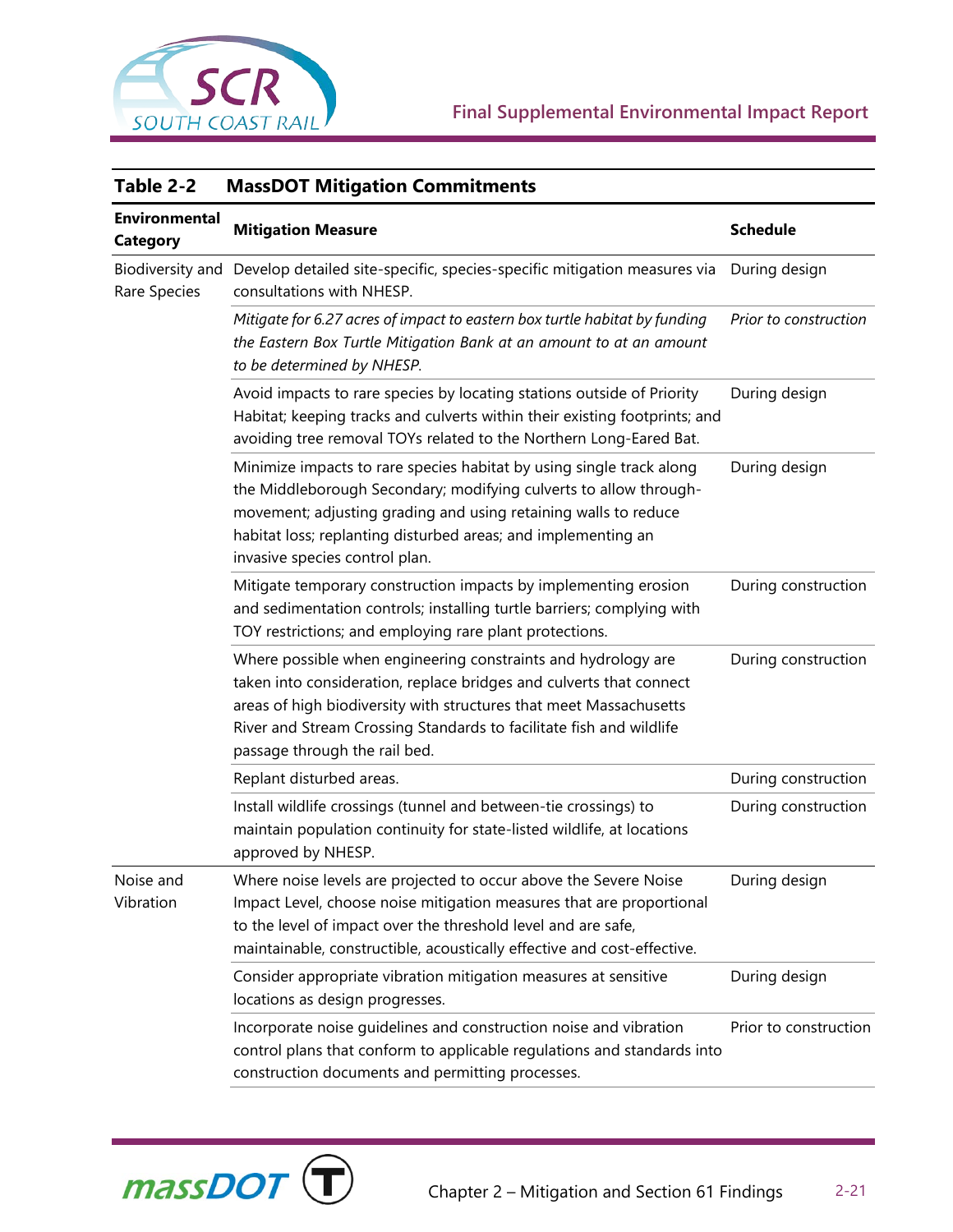

| Table 2-2                               | <b>MassDOT Mitigation Commitments</b>                                                                                                                                                                                                                                                                                                                                                                                                                                       |                     |  |
|-----------------------------------------|-----------------------------------------------------------------------------------------------------------------------------------------------------------------------------------------------------------------------------------------------------------------------------------------------------------------------------------------------------------------------------------------------------------------------------------------------------------------------------|---------------------|--|
| <b>Environmental</b><br><b>Category</b> | <b>Mitigation Measure</b>                                                                                                                                                                                                                                                                                                                                                                                                                                                   | <b>Schedule</b>     |  |
|                                         | During construction, use equipment that generates lower vibration<br>levels when near sensitive buildings.                                                                                                                                                                                                                                                                                                                                                                  | During construction |  |
|                                         | Enforce noise specifications in the field.                                                                                                                                                                                                                                                                                                                                                                                                                                  | During construction |  |
|                                         | Schedule unusually noisy activities to avoid impacting sensitive<br>receptors.                                                                                                                                                                                                                                                                                                                                                                                              | During construction |  |
|                                         | Provide noise walls or other noise measures where sensitive land<br>uses would be subject to Severe impacts (if cost-effective according<br>to MBTA and FTA criteria; e.g., less than \$30,000 per dwelling unit) at<br>two locations along the alignment:<br>Murray Street Area, Fall River (Brightman Street to Cory<br>Street)<br>Almay Street Area, Fall River (Cory Street to President Ave)                                                                           | During construction |  |
|                                         | Provide funding for building noise mitigation where sensitive land<br>uses would experience severe impacts but walls are not cost-<br>effective, at a rate of \$5,000 per dwelling unit per decibel of noise<br>impact above the Severe level, up to a maximum of \$30,000 for:<br>14 residences in Berkley<br>8 residences in Lakeville<br>$\bullet$<br>25 residences in Freetown<br>$\bullet$<br>12 residences in New Bedford<br>$\bullet$<br>53 residences in Fall River | During construction |  |
|                                         | Incorporate vibration mitigation measures into the design and<br>operating plan, including continuously welded rail, ballast and sub-<br>ballast depth specifications, turnout locations at least 100 feet away<br>from sensitive receptors, and train and track maintenance (such as<br>regular wheel re-truing) schedules.                                                                                                                                                | During design       |  |
|                                         | Maintain mufflers on construction equipment.                                                                                                                                                                                                                                                                                                                                                                                                                                | During construction |  |
|                                         | Keep truck idling to a minimum in accordance with MassDEP anti-<br>idling regulations.                                                                                                                                                                                                                                                                                                                                                                                      | During construction |  |
|                                         | Fit any air-powered construction equipment with pneumatic exhaust<br>silencers.                                                                                                                                                                                                                                                                                                                                                                                             | During construction |  |
|                                         | Prohibit nighttime construction.                                                                                                                                                                                                                                                                                                                                                                                                                                            | During construction |  |
| Cultural<br>Resources                   | Work with USACE, MHC, THPO, and other Section 106 parties to<br>update the draft a Phase 1 Programmatic Agreement.                                                                                                                                                                                                                                                                                                                                                          | During design       |  |
|                                         | Conduct intensive archeological surveys.                                                                                                                                                                                                                                                                                                                                                                                                                                    | During design       |  |

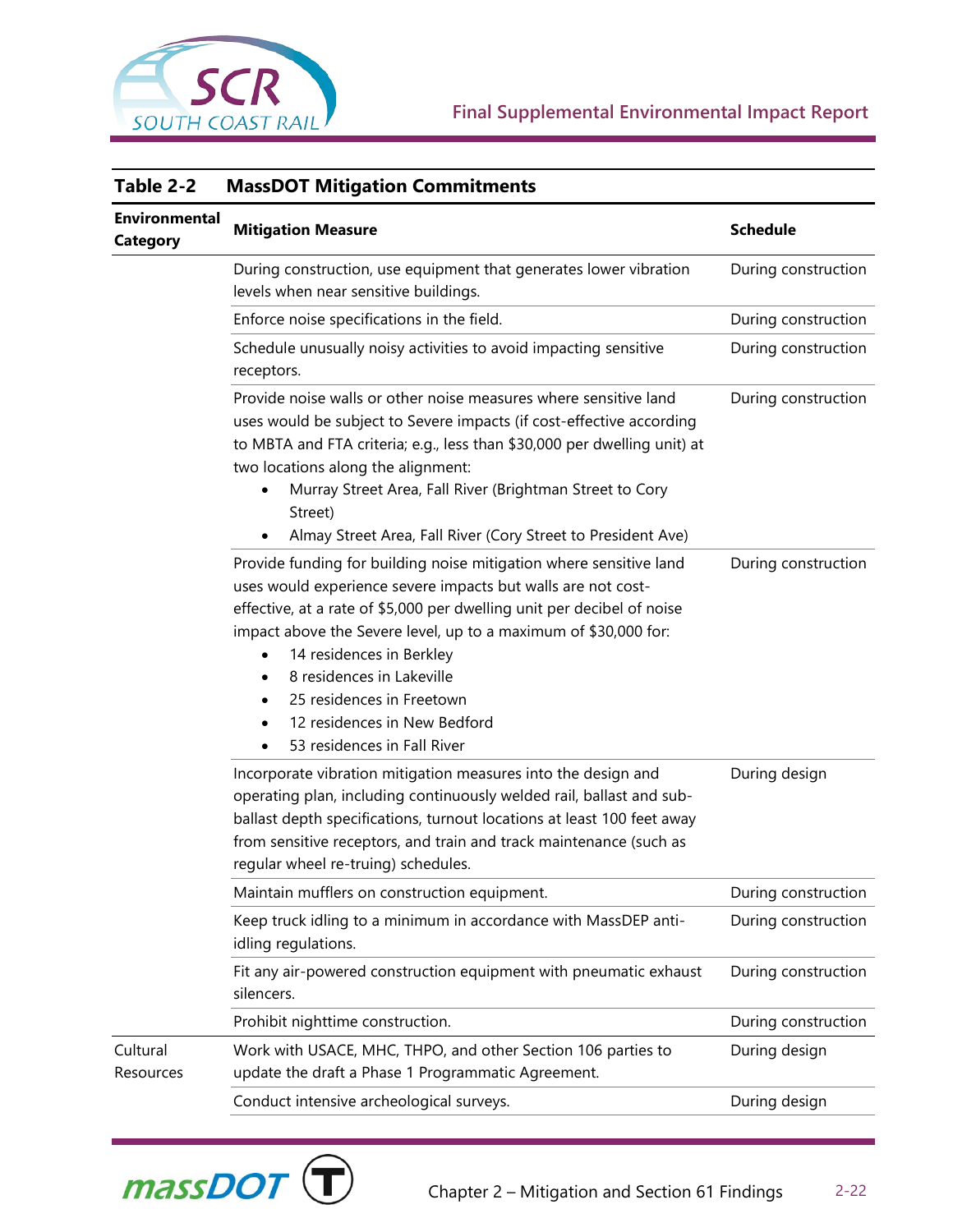

| Table 2-2                               | <b>MassDOT Mitigation Commitments</b>                                                                                                                                                                                                        |                                   |  |
|-----------------------------------------|----------------------------------------------------------------------------------------------------------------------------------------------------------------------------------------------------------------------------------------------|-----------------------------------|--|
| <b>Environmental</b><br><b>Category</b> | <b>Mitigation Measure</b>                                                                                                                                                                                                                    | <b>Schedule</b>                   |  |
|                                         | Develop Mitigation Plans after all stages of intensive survey and<br>National Register evaluations are complete and the results of the<br>investigations are reviewed and approved by federal and state<br>agencies as stipulated in the PA. | Prior to construction             |  |
|                                         | Where impacts to historic resources are unavoidable, prepare<br>archival documentation and provide interpretive signs that describe<br>for the public the site's history, features, and significance.                                        | During construction               |  |
|                                         | Develop and implement a Cultural Resource Monitoring Program.                                                                                                                                                                                | During design and<br>construction |  |
|                                         | Develop a mitigation plan, in consultation with the USACE and MHC,<br>to minimize adverse impacts to historic properties as identified in<br>the Programmatic Agreement.                                                                     | During design                     |  |
|                                         | In areas where there is a potential for vibration damage to historic<br>structures, inspect building foundations prior to construction and<br>monitor foundations during construction.                                                       | During design and<br>construction |  |
|                                         | Use non-contrasting paints on fences, roadway equipment, and<br>signal bungalows; locate signs and fixtures in a sensitive manner<br>within and adjacent to historic properties.                                                             | During construction               |  |
|                                         | Within historic districts, reduce visual impacts by reducing clearing<br>and using screening planting and landscaping.                                                                                                                       | During design                     |  |
|                                         | Minimize number of lighting poles adjacent to historic properties;<br>paint poles a non-contrasting color.                                                                                                                                   | During design                     |  |
| Hazardous<br>Materials                  | Manage existing contaminated sites pursuant to the MCP and other<br>applicable regulations and policies.                                                                                                                                     | During construction               |  |
|                                         | Retain a LSP if required.                                                                                                                                                                                                                    | During construction               |  |
|                                         | Conduct a pre-characterization of soils and prepare a Soil Management<br>Plan if necessary.                                                                                                                                                  | Prior to construction             |  |
|                                         | Test structures for hazardous materials and remove in accordance<br>with applicable regulations.                                                                                                                                             | Prior to construction             |  |
|                                         | Manage and dispose of used railroad ties in accordance with<br>applicable regulations.                                                                                                                                                       | During construction               |  |
|                                         | Ensure compliance with OSHA procedures.                                                                                                                                                                                                      | During construction               |  |